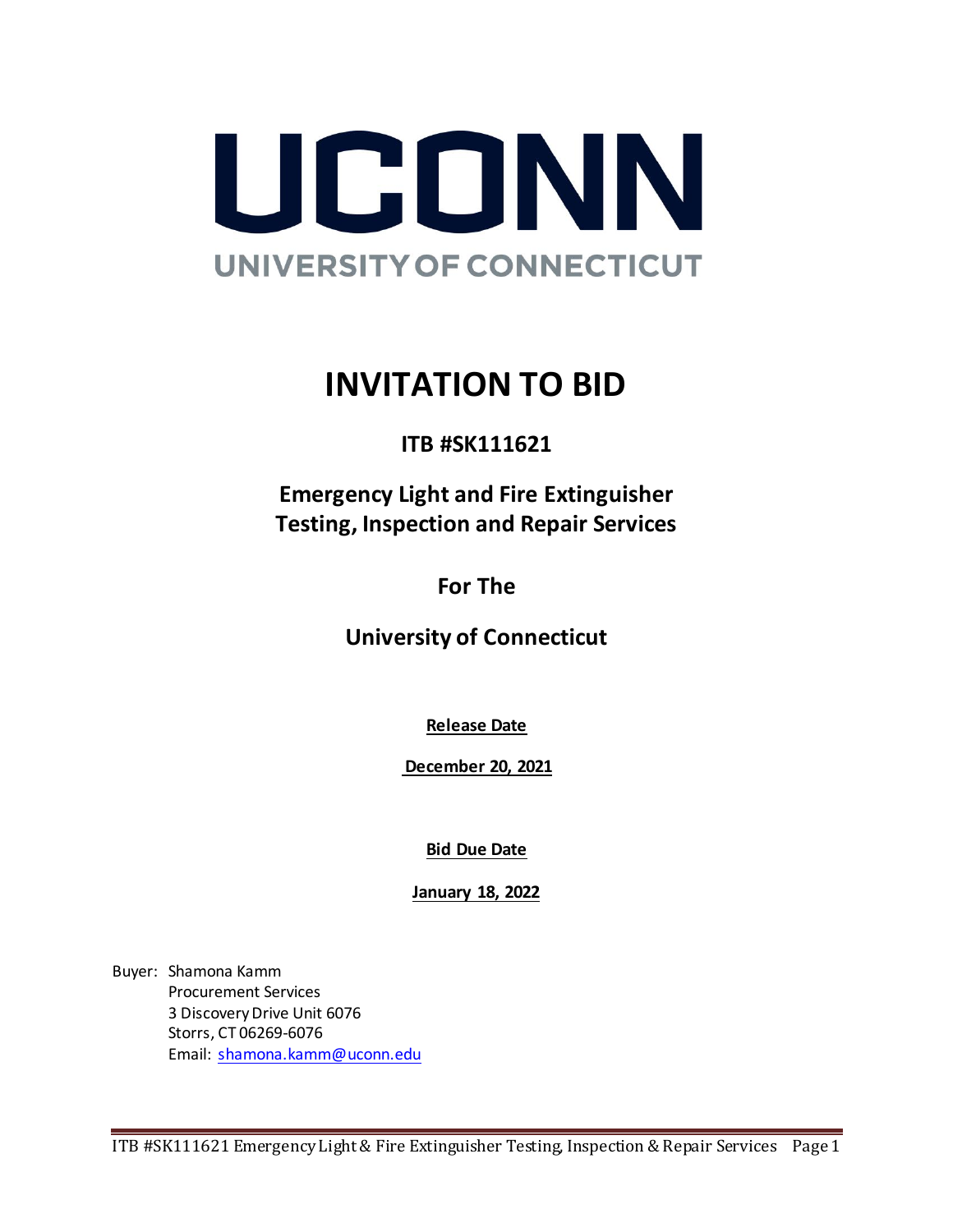### **Table of Contents**

- 1.0 Introduction
- 2.0 Background About UConn
- 3.0 Instructions to Bidders
- 4.0 Submission Instructions
- 5.0 Standard ITB Requirements
- 6.0 [Standard](#page-7-0) Contract Terms and Conditions
- 7.0 [Form of Proposal](#page-10-0)
- Appendix A Draft Contract Form
- Appendix B Company Profile
- Appendix C Pricing Workbook
- Appendix D Contract Relevant Experience Form
- Appendix E Resume of Key Personnel Proposed
- Appendix F Summary of Revised Ethics Laws and Affidavits Acknowledgement
- Appendix G Specifications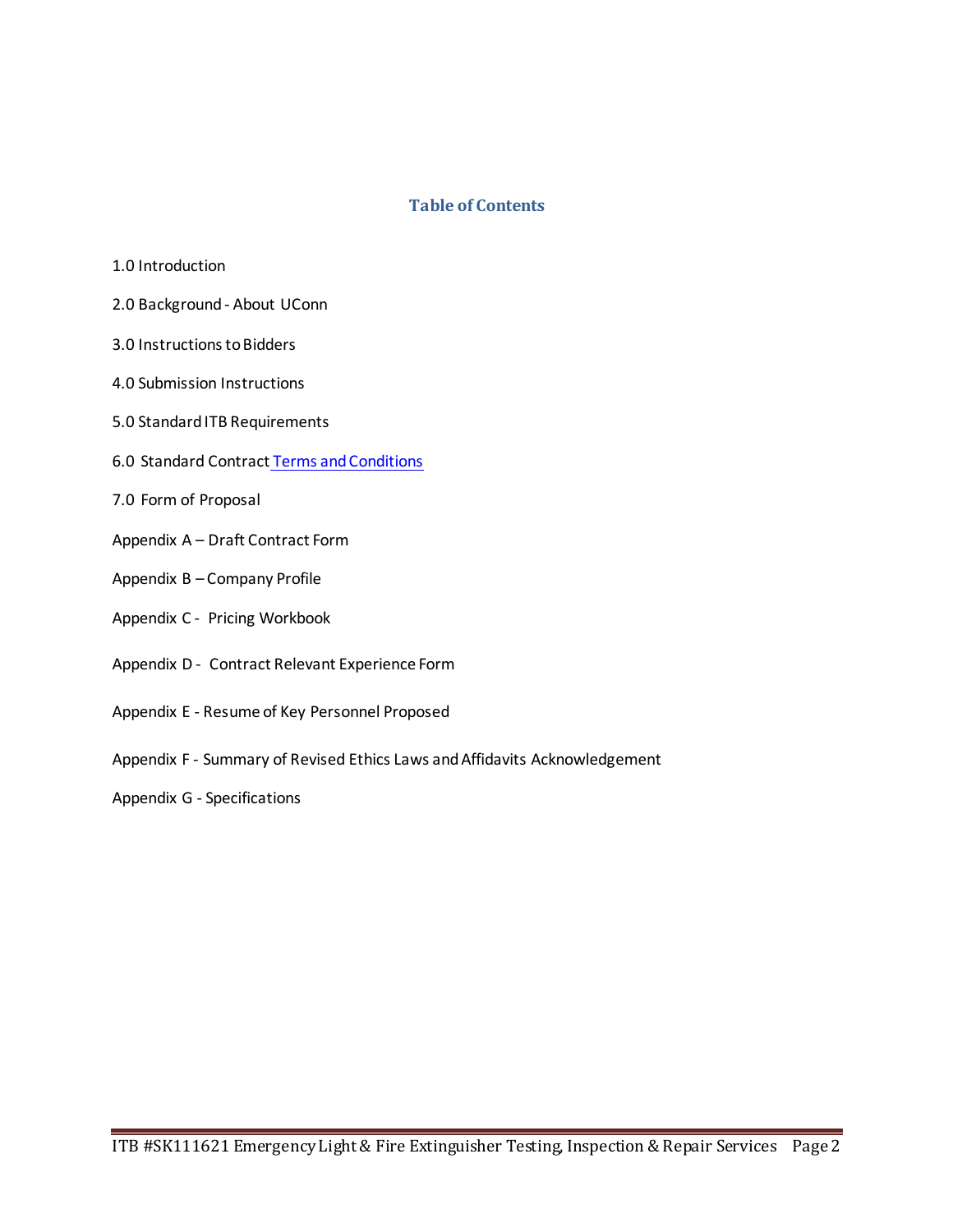# **1.0 Introduction**

The University of Connecticut (hereinafter referred to as the "University", "UConn") is seeking proposals from experienced and qualified, vendors (hereinafter referred to as "Contractor", "vendor", "proposer", "bidder", "firm", or "respondent") to provide Emergency Light and Fire Extinguisher Testing, Inspection and Repair Services to meet the needs of the University.

# **2.0 Background - About UConn**

UConn is a Land, Sea, and Space Grant consortium institution that occupies over 4,302 acres, enrolls over 32,257 students, and produces over 9,000 undergraduate, graduate, and professional degrees annually. The University's main campus is located in Storrs, Connecticut and its regional campuses are located in the following Connecticut cities and towns: Groton (Avery Point), Hartford, Stamford, and Waterbury. The University's Health campus is located in Farmington. Detailed University demographics are published online at: [https://uconn.edu/content/uploads/2021/01/INS-008-Fact-Sheet-010621-](https://uconn.edu/content/uploads/2021/01/INS-008-Fact-Sheet-010621-FY21.pdf) [FY21.pdf](https://uconn.edu/content/uploads/2021/01/INS-008-Fact-Sheet-010621-FY21.pdf)

*As part of UConn's on-going effort to ensure a secure and safe working environment for its students, workforce, clients, and visitors, the University has developed the "University COVID-19 Mitigation Guidelines for the Contractor Community." A copy of the Guidelines can be found here: [https://updc.uconn.edu/contractors-working-at-uconn/.](https://nam10.safelinks.protection.outlook.com/?url=https%3A%2F%2Fupdc.uconn.edu%2Fcontractors-working-at-uconn%2F&data=02%7C01%7Ckathleen.susca%40uconn.edu%7C01da1a1750844032a92608d855aac661%7C17f1a87e2a254eaab9df9d439034b080%7C0%7C0%7C637353539244712358&sdata=8FS9zt6B8TvZR%2FgrECLcqnuzYMGT7rFzigeD0Bzh2Zo%3D&reserved=0) You may also find additional information at: [https://ehs.uconn.edu/ehs-covid-resources/](https://nam10.safelinks.protection.outlook.com/?url=https%3A%2F%2Fehs.uconn.edu%2Fehs-covid-resources%2F&data=02%7C01%7Ckathleen.susca%40uconn.edu%7C01da1a1750844032a92608d855aac661%7C17f1a87e2a254eaab9df9d439034b080%7C0%7C0%7C637353539244722352&sdata=MM%2FVoxY5mfpQCBrFmKUWN1bBkqKPThxeySNun%2FLEZdk%3D&reserved=0).*

These guidelines establish consistent standards for mitigating the spread of COVID-19 that must be undertaken by the Contractor and are intended to assist UConn in meeting its commitments.

# **3.0 Instructions to Bidders**

### **3.1 ITB Schedule**

| <b>ITB SCHEDULE</b>            | <b>DUE DATES*</b>               |
|--------------------------------|---------------------------------|
| ITB Issue/Release              | December 20, 2021               |
| Non-Mandatory Pre-Bid Meeting  | January 4, 2022 @ 10:00 AM (ET) |
| Deadline for Written Inquiries | January 11, 2022 @ 2:00 PM (ET) |
| Bid Due Date & Time            | January 18, 2022 @ 2:00 PM (ET) |

\*Subject to change as deemed necessary by the University.

- **3.2 Point of Contact:** All communications and/or inquiries regarding this ITB **must** be directed to the contact person identified below. All questions must be submitted in writing using the Procurement Professional's email address no later than the Deadline for Written Inquiries date listed above.
	- 3.2.1 Shamona Kamm

E-mail: [shamona.kamm@uconn.edu](mailto:shamona.kamm@uconn.edu)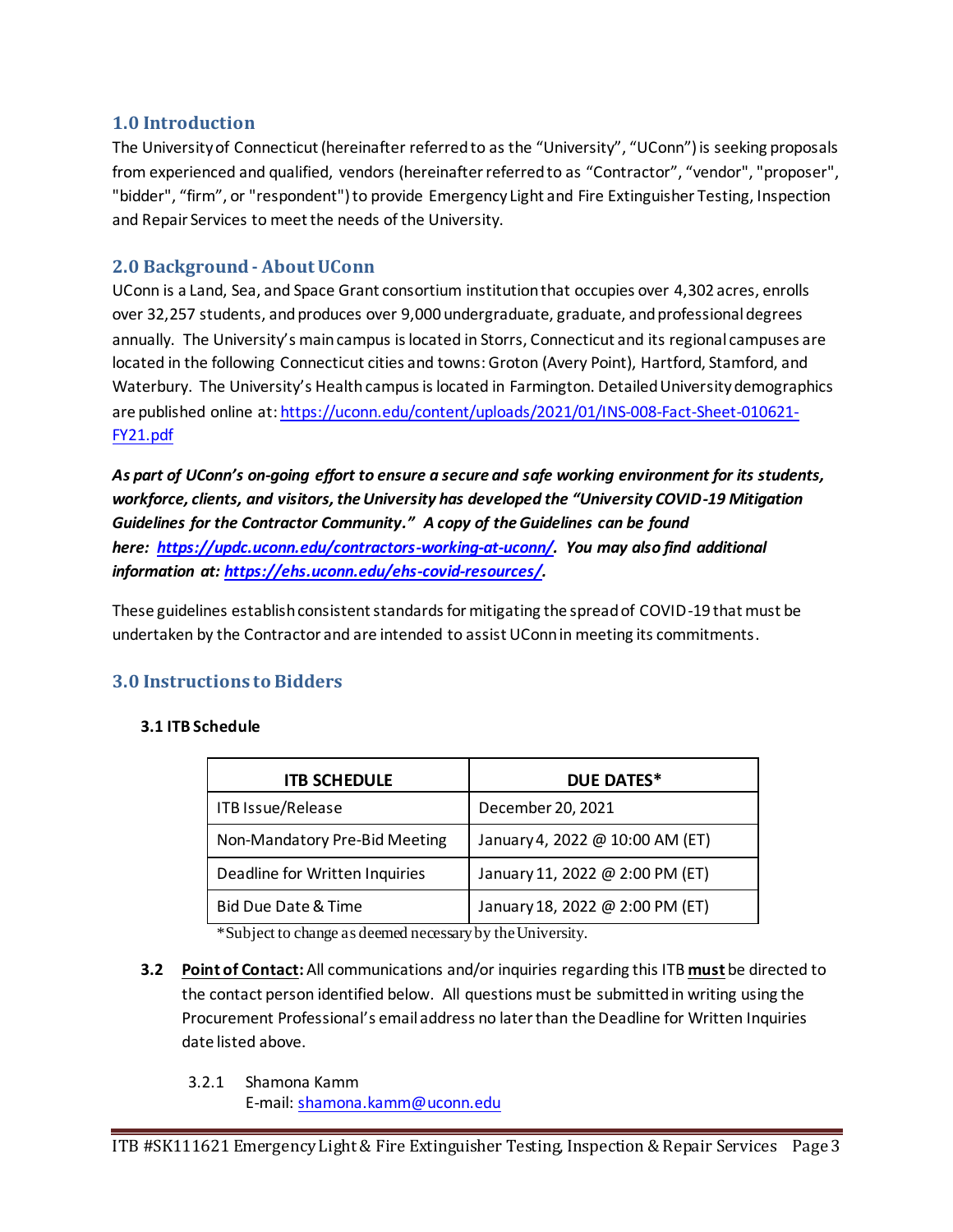- **3.3 Communications:** Upon formal issuance of an ITB, the University and Proposer(s) will cease all informal communications relevant to the ITB and assume a formal, in writing, communication posture until a binding contractual agreement is executed with the selected Proposer(s), all other Proposers have been notified as to their bid status, or when the University formally rejects all proposals and cancels the ITB process. Failure to adhere to this provision may result in a Proposer being declared ineligible, proposal rejection, or ITB cancellation. The University will not respond to any request for clarification received after the Deadline for Proposer Questions has expired.
	- 3.3.1 Under no circumstances, may any proposer or its representative contact any employee or representative of the University regarding this ITB prior to the closing date, other than as provided. Strict adherence to this important procedural safeguard is required and appreciated. Any violation of this condition may result in proposer being considered as non-compliant and ineligible for award.
- **3.4 Addenda**: Addenda are issued in response to Proposer questions and/or University clarifications and revisions to the ITB. Addenda are incorporated into the ITB and may be incorporated along with the ITB into any resulting contract. The University is solely responsible to post addenda on the University of Connecticut Procurement Services website at <http://purchasing.uconn.edu/bid-opportunities-2/> and the State of Connecticut Department of Administrative Services' Procurement website at

### <https://portal.ct.gov/DAS/CTSource/CTSource> .

The Proposer is solely responsible to obtain/retrieve addenda from either website. Failure of a Proposer to retrieve any addendum will not relieve the Proposer of any responsibility for complying with the terms thereof. All addenda must be signed by an authorized representative of the Proposer and returned with the proposal. Failure to sign and return any and all addenda may be grounds for rejection of the proposal response. Further, addenda must be acknowledged on the Form of Proposal document.

**3.5 Contract Form**: A draft of the contract (Appendix A) has been attached to this ITB. The University reserves the right to modify the contract or waive any informality as it deems to be in the best interest of the University. By submitting a proposal, the Firm accepts the contract and any modifications that the University deems necessary to it without exception.

Exceptions to the contract submitted by the Firm at any time will not be considered.

**3.6 Contract Term:** The term of any contract resulting from this ITB shall be two (2) years from July 1, 2022, with options to renew for three (3) additional one (1) year periods or parts thereof. Said options will only be exercised upon satisfactory performance and by written consent of the University. Such intent to renew shall be conveyed to the firm in writing prior to the effective end date of contract term.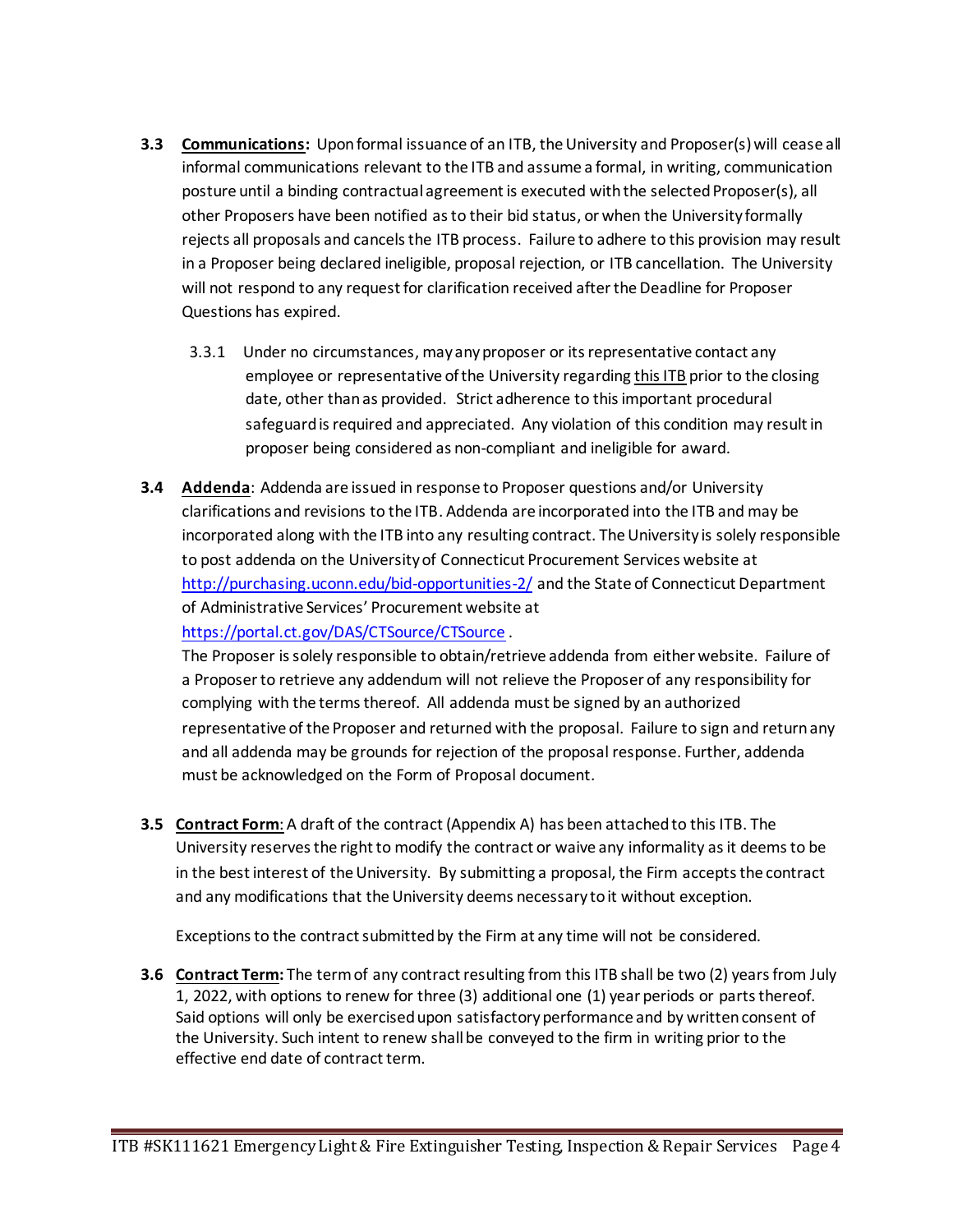**3.7** The University reserves the right to make multiple awards as a result of this ITB if it is deemed by the University to be in the best interest of the University.

# **4.0 Submission Instructions:**

### **4.1 ITBDue Date and Time:**

- Bids are due no later than **January 18, 2022** at **2:00 PM**.
- Bids received after 2:00 PM will remain unopened and disqualified.

# 4.1.1 **Bid Submission Instructions:**

- Bids are to be e-mailed to **[cpca@uconn.edu](mailto:cpca@uconn.edu)**
	- o In order to maintain the integrity of the bidding process, any bid sent to any email addresses other tha[n cpca@uconn.edu](mailto:cpca@uconn.edu) may be disqualified.
- The subject line of the e-mail bid submission shall include, ITB #SK11116 Emergency Light and Fire Extinguisher Testing, Inspection and Repair Services and the Bidder's name.

# 4.1.2 **Bid Opening:**

- Bids will be publicly opened and read on **January 18, 2022 at 2:15 PM** via video conference.
	- o The link to the video conference will be provided via e-mail.
	- $\circ$  Contractors interested in attending the bid opening shall contact the Buyer at [shamona.kamm@uconn.edu](mailto:shamona.kamm@uconn.edu) to obtain access to the virtual bid opening.

# **4.2 Form of Proposal:**

- 4.2.1 Proposals shall include an exact copy of the "**Form of Proposal**."
- 4.2.2 Any "**Form of Proposal",** omitting or adding items, altering the form, inserting conditional or alternative Bids or terms may be grounds for rejection.
- 4.2.3 All applicable blank spaces shall be filled in, typewritten or in ink, and amounts shall be in both words and figures. If there is a discrepancy between the words and the figures, the amount shown in words shall be deemed correct.
- 4.2.4 The "**Form of Proposal"** shall indicate the full name of the respondent submitting the proposal and shall bear the signature of the principal duly authorized and, in the case of a Joint Venture, by duly authorized representatives of each Joint Venture to execute contracts for the respondent.
- 4.2.5 The name of each person signing the "**Form of Proposal**" shall be typed or printed below the signature.
- 4.2.6 Bids without the original signature of the Bidder or its authorized representative may be rejected.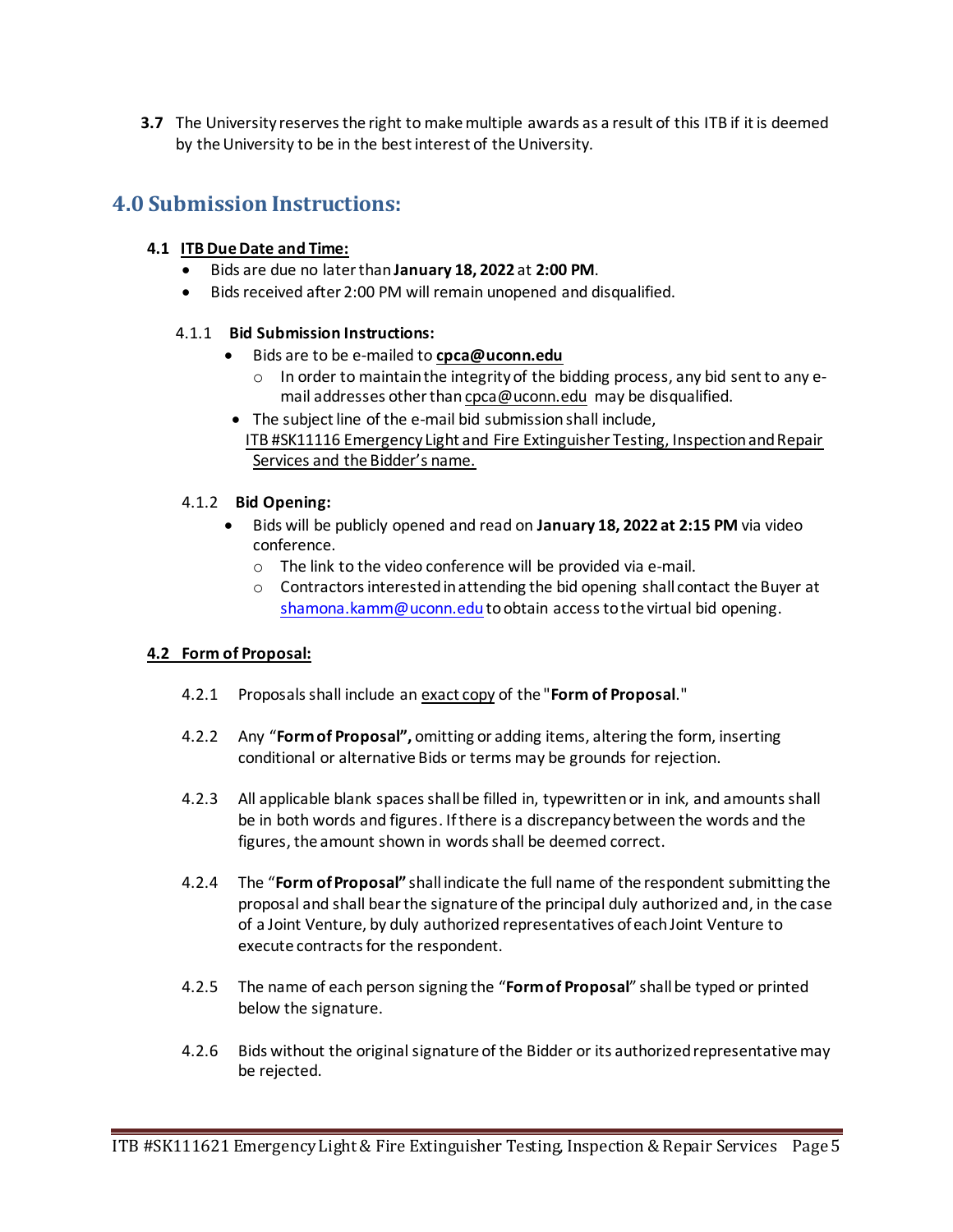- 4.2.7 In no event will Bids or changes in Bids made by telephone or telefax be considered.
- 4.2.8 All erasures or corrections shall be initialed by the person(s) signing the proposal.
- 4.2.9 The terms and provisions of this ITB and any contract resulting from this ITB shall be construed in accordance with the laws of the State of Connecticut.
- 4.2.10 Any interpretation, correction, or change of this ITB shall be made by clarification/addendum. Interpretations, corrections, or changes of the ITB made in any other manner shall not be binding and respondents shall not rely upon such interpretations, corrections, or changes. Any changes or corrections shall be issued by the University's Capital Projects & Facilities Procurement Department.
- 4.2.11 No information communicated verbally shall be effective unless confirmed by written communication from the University of Connecticut Office of Capital Projects and Facilities Procurement Department (CPFP). In all cases, no verbal communication will override written communications and only written communications are binding.
- 4.2.12 All additional charges, including but not limited to training, insurance or other costs must be fully itemized and included in each proposal. Charges not specified in the proposal will not be honored unless agreed to in writing by the University's Capital Projects and Facilities Procurement Department.
- 4.2.13 Failure to respond to all points may be grounds for rejection. Likewise, failure to supply any information requested to accompany proposals may cause rejection of the proposal as noncompliant. The University reserves the right to request additional information if clarification is needed.

### **4.3 Required documentsto be submitted:**

- 4.3.1 Form of Proposal
- 4.3.2 Quality Assurance/Quality Control Plan A "Quality Control and Assurance Plan" shall be submitted by the Contractor. At a minimum, this will include the contractors' quality procedures for requested services to be provided in a good and workmanlike manner and compliance with all applicable Building and Fire/Safety Code requirements.
- 4.3.3 Formal Acknowledgement that bidder has reviewed Appendix A Contract and its terms and accepts it without exception.
- 4.3.4 (Appendix B) Company Profile
- 4.3.5 (Appendix- C) Pricing Workbook
- 4.3.6 (Appendix- D) Contract Relevant Experience Form Provide contract/assignment information (a minimum of 3 each) on the Assignment Relevant Experience form. The contract/assignmentsare to be within the past five (5) years and are of similar size and scope as to that of the University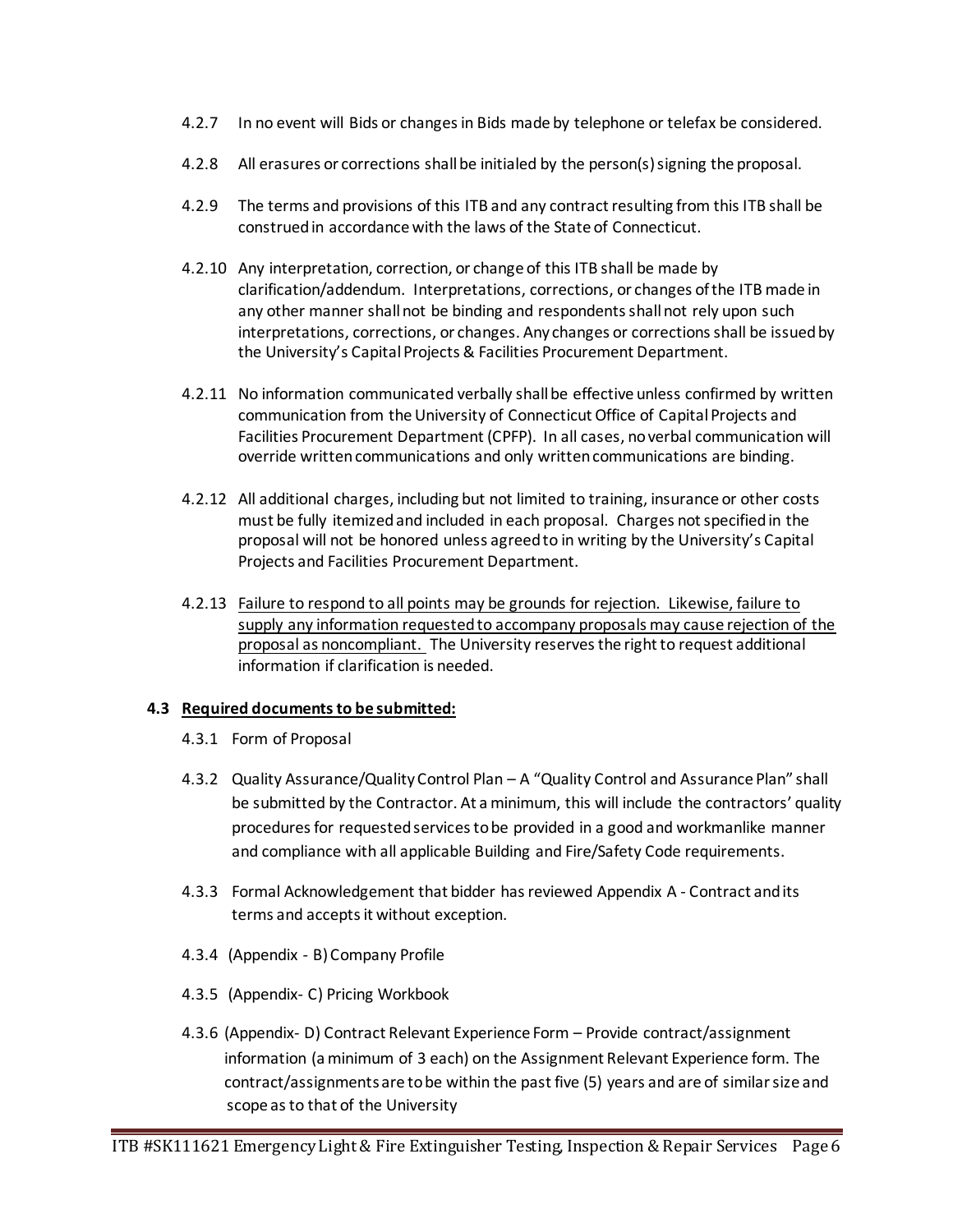4.3.7 (Appendix- E) Resume of Key Personnel

4.3.8 (Appendix- F) Summary of Revised Ethics Laws and Affidavits Acknowledgement

4.3.8 Bidder Contract Compliance Monitoring Report

<https://portal.ct.gov/-/media/CHRO/NotificationtoBidderspdf.pdf>

4.3.9 CT Economic Impact Form (Optional)

4.3.10 **State Elections Enforcement Commission (SEEC) Requirements:** For all State contracts as defined in Public Act 10-1 having a value in a calendar year of \$50,000 or more or a combination or series of such agreements or contracts having a value of \$100,000 or more, the authorized signatory to this submission expressly acknowledges receipt of the State Elections Enforcement Commission's notice advising state Proposers of state campaign contribution and solicitation prohibitions, and will inform its principals of the contents of the SEEC notice found in UConn Sample Purchasing Agreement attached to this bid solicitation.

4.3.10.1 [https://seec.ct.gov/Portal/data/forms/ContrForms/seec\\_form\\_10\\_final.pdf](https://seec.ct.gov/Portal/data/forms/ContrForms/seec_form_10_final.pdf)

- 4.4 Ethics Affidavits and Certifications for State of Connecticut Contracts: The State of Connecticut Office of Policy and Management requires Proposers to submit the following state contracting forms when contracting with state agencies. By submitting a proposal in response to this ITB, bidder agrees to comply with, and execute, these mandatory, non-negotiable forms at the time of contract execution.
	- 4.4.1 State of CT Summary of Revised Ethics and Affidavits Please refer to Appendix F to view this document.
- **4.5 BIDDER CONTRACT COMPLIANCE MONITORING REPORT:** Must be completed in full, signed, and submitted with the proposal for this contract. The University and the Commission on Human Rights and Opportunities will use the information contained to determine the Proposers compliance to Sections 4a-60 and 4a-60a CONN. GEN. STAT., and Sections 46a-68j-23 of the Regulations of Connecticut State Agencies regarding equal employment opportunity, and Proposer's good faith efforts to include minority business enterprises as subcontractors and suppliers for the work of the contract. Click the hyperlink below to download form. Complete and submit.
	- 4.5.1 <https://portal.ct.gov/-/media/CHRO/NotificationtoBidderspdf.pdf>
- **4.6 Connecticut Economic Impact Form(optional):** Click the hyperlink below to download form. Complete and submit.
	- 4.6.1 [Connecticut Economic Impact Form](http://www.biznet.ct.gov/SCP_Documents/Groups/1/Connecticut%20Economic%20Impact%20Form%20(DAS-46).pdf)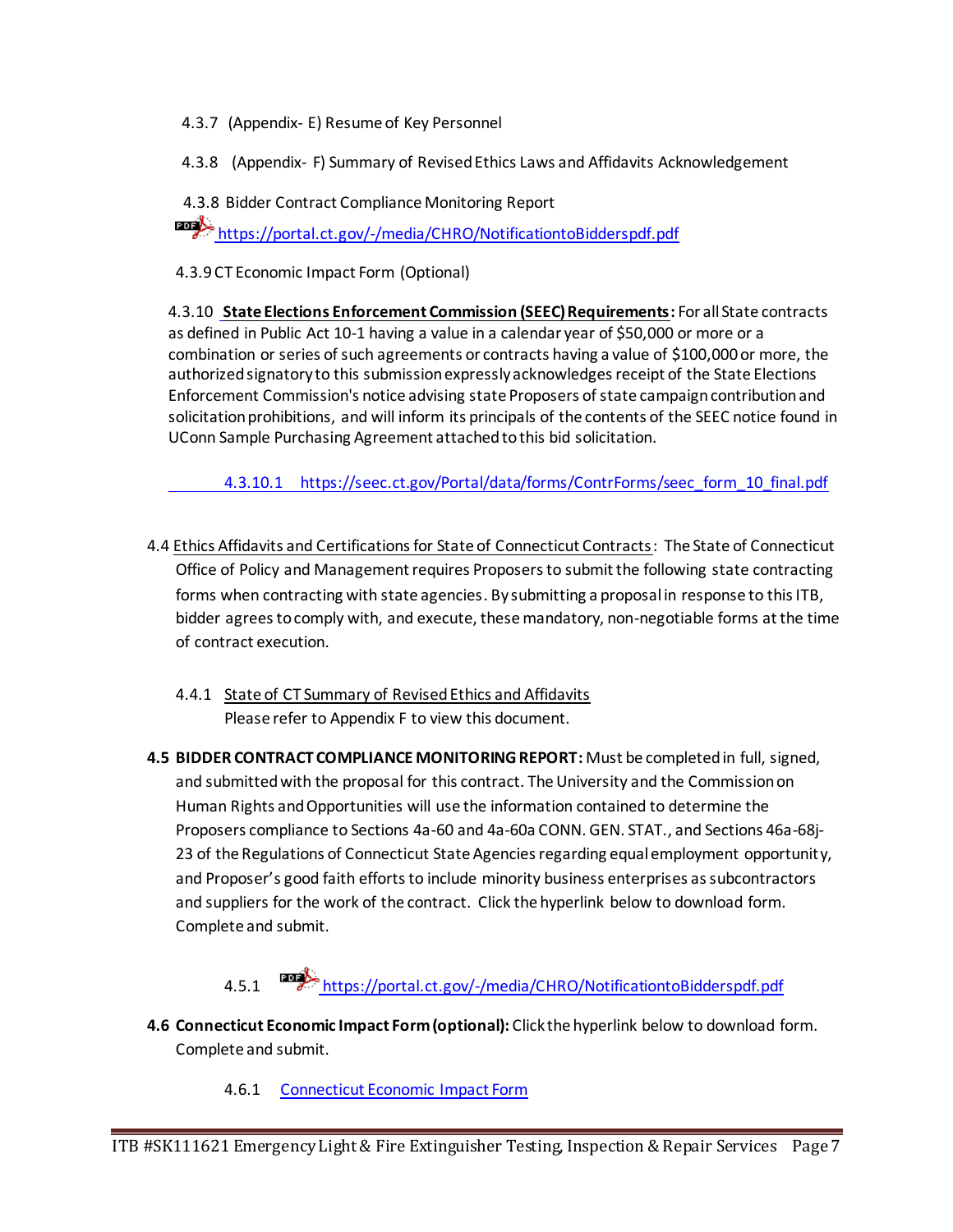# <span id="page-7-0"></span>**5.0 Standard ITB Requirements**

# **5.1 Definitions**

- 5.1.1 "Invitation to Bid (ITB)" means all documents, whether attached or incorporated by reference, utilized for soliciting proposals. Awards made as a result of an ITB shall be based upon "Low Qualified Bid".
- 5.1.2 "Addenda" means written and/or graphic instructions issued by the University subsequent to the receipt of proposals that modify or interpret the Invitation to Bid documents by addition, deletions, clarification, or corrections.
- 5.1.3 "Proposer" means a person, firm or corporation submitting a proposal in response to an Invitation to Bid.
- 5.1.4 "Contractor" means any business that is awarded, or is a subcontractor under, a contract or an amendment to a contract with a state contracting agency under statutes and regulations concerning procurement, including, but not limited to, a small contractor, minority business enterprise, an individual with a disability, as defined in section 4a-60, or an organization providing products and services by persons with disabilities.
- 5.1.5 "Informal communications" means any communication method other than written emails to the Point of Contact Person identified for this ITB.
- 5.1.6 "Non-Acceptance of Proposal" means another proposal was deemed more advantageous to the University or that all proposals were rejected.
- 5.1.7 "Offer" or "Proposal" means the Proposer's response to this Invitation to Bid.
- 5.1.8 "Services" shall mean all services described within the scope of this ITB.
- 5.1.9 "Agreement" shall mean the contract issued as a result of this ITB.
- 5.1.10"CT-based Businesses" shall be a firm that is: (i) a business entity organized, headquartered and operating in the State of Connecticut for at least one year prior to the date of bid submission; or (ii) a business entity that is authorized to do business in Connecticut, maintains an operating location in Connecticut, and has generated over 50% of its annual gross revenues each year, over the past five (5) years prior to the date of bid submission, from work on projects located in Connecticut.
- 5.1.11 "Joint Venture" in this sourcing context refers to firms that may have familiarity within particular areas but may not be subject matter experts in all necessary areas; therefore, the University welcomes joint venture proposals. Please see paragraph 3.13 for specific requirement(s) related to joint venture proposals.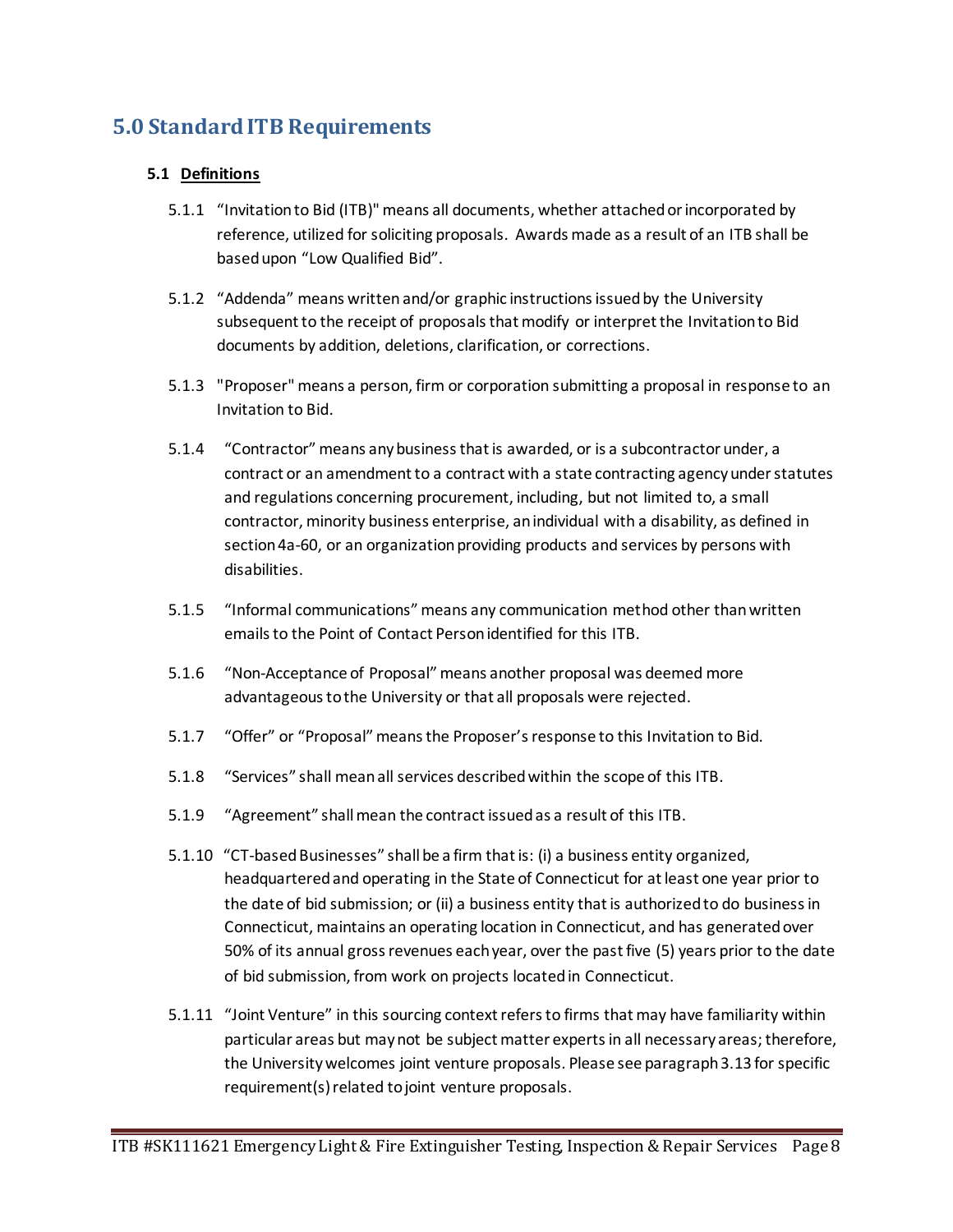- 5.1.12 **"**SBE/MBE Firm" shall refer to a certified Small Business Enterprise/Minority Business Enterprise firm that meets the qualifications as determined by legislation, Connecticut General Statute 4a-60g (Supplier Diversity Statue) as amended by Public Act 11-229.
- 5.1.13 "University" or "UConn" or a pronoun used in its place shall mean the University of Connecticut main campus at Storrs, Connecticut as well as its five regional campuses and the Cooperative Extension Offices.
- **5.2 Proposal Understanding:** Proposers must demonstrate: an understanding of the specifications / scope of work (SOW), the ability to accomplish the tasks set forth; and must include information that will enable the University to determine the proposer's overall qualifications.
- **5.3 Rendering of Products and Services:** Each Proposer must respond to, and be capable of, supplying all products and services outlined in the ITB specification.
- **5.4 Expiration of Proposals:** Proposals shall remain in effect from the ITB due date and time for a minimum period of no less than 90 days.
- **5.5 ITB Acceptance/Rejection:** The University reserves the right to cancel this solicitation, to reject any or all proposals received (or any part thereof without penalty), to waive informalities or irregularities and to award a contract not based solely on the lowest cost, but based on a Proposal which, in the sole opinion of the University, best fulfills or exceeds the requirements of this ITB and is most advantageous to the University. Firms subject to Non-Acceptance of Proposal shall be notified after a binding contractual agreement between the University and the selected Proposer exists or after the University has rejected all proposals.
- **5.6 Modified Proposals**: Modified proposals may be submitted up to the due date and time designated for receipt of proposals provided they conform to these terms and conditions.
- **5.7 Department of Labor Service Rates:** The awarded Contractor will provide services that have mandated service rate requirements.
	- 5.7.1 Standard Wage: The wages paid on an hourly basis to any laborer or workman employed upon the work herein contracted to be done and the amount of payment or contribution paid or payable on behalf of each such employee welfare fund as defined in Subsection (h) of Section 31-53 and 31-57F of the Connecticut General Statutes, shall be at a rate equal to the rate customary or prevailing for the same work in the same trade or occupation in the town in which such project is being constructed. Wage rates, establishing the minimum rates, issued by the State of Connecticut Labor Department and Contractor's Wage Certification Form.
		- 5.7.1.1 Pursuant to State of Connecticut General Statues 31-53 and 31-57F, the bidder shall submit a certified payroll record. The certified payroll shall be submitted on a monthly basis with a Statement of Compliance to the University.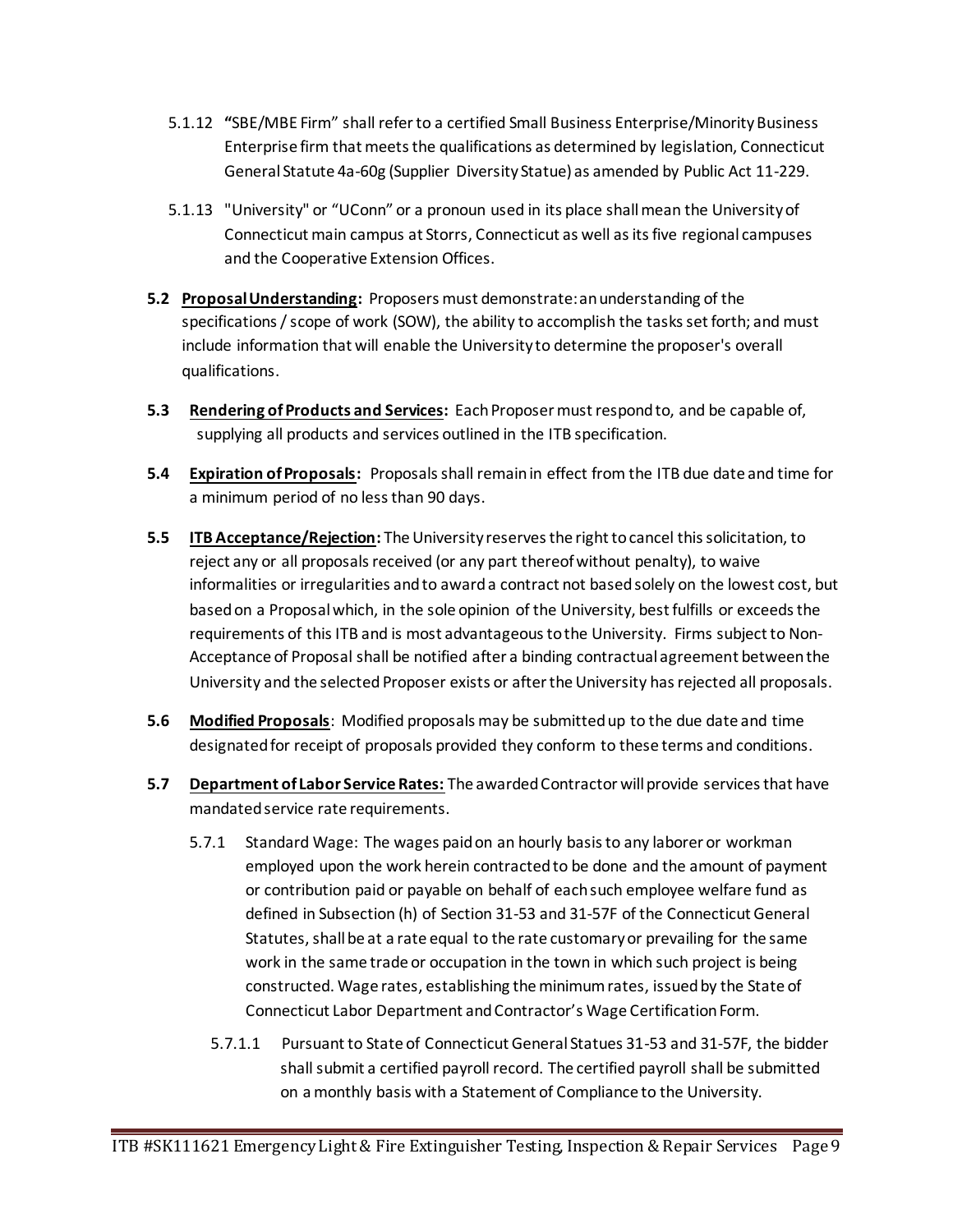5.7.1.2 Please note that it will be the successful contractor's responsibility to monitor wage rates issued by the Connecticut Department of labor and ensure that nonsupervisory employees are paid the most current wage and benefit rate. Contact the Connecticut Department of Labor with questions. [www.ctdol.state.ct.us](http://www.ctdol.state.ct.us/)

### **5.8 Pricing**:

- 5.8.1 Contractor(s) shall provide all costs associated with the provided goods and services as outlined in the specifications on the provided Pricing Workbook.
	- 5.8.1.1 Firms may only charge fees for actual services rendered to the University.
- 5.8.2 Markup for services being performed by subcontractors shall be no greater than 5% from Subcontractor's actual invoice.
- 5.8.3 When appropriate, the University reserves the right to furnish certain materials required in the completion of work under this contract.
- 5.8.4 The Contractor's proposed pricing shall take into account any upcoming changes to wages, wage-related costs or benefits, within each contract term. Therefore, Service Provider's proposed pricing shall include rates that account for any wage/wage-related/benefits increase that occur within the contract term.
- 5.8.5 Price Increases: Pricing shall remain fixed for the initial term of this Agreement. Submitted pricing shall be all inclusive. After the initial term, a request for increase from the contractor shall be in writing and shall be, at a minimum, equal to but not greater than the most recent standard wage for those labor classifications published by the CT DOL.
	- 5.8.5.1 Price increases will only be considered on an annual basis as follows:
		- 5.8.5.1.1 When the University is notified of the increase a minimum of thirty (30) calendar days prior to the effective date of an increase.
		- 5.8.5.1.2 When the Contractor provides the University with any and all documentation it may require supporting the proposed rate increase.
		- 5.8.5.1.3 All requests for rate adjustments are subject to University review and approval.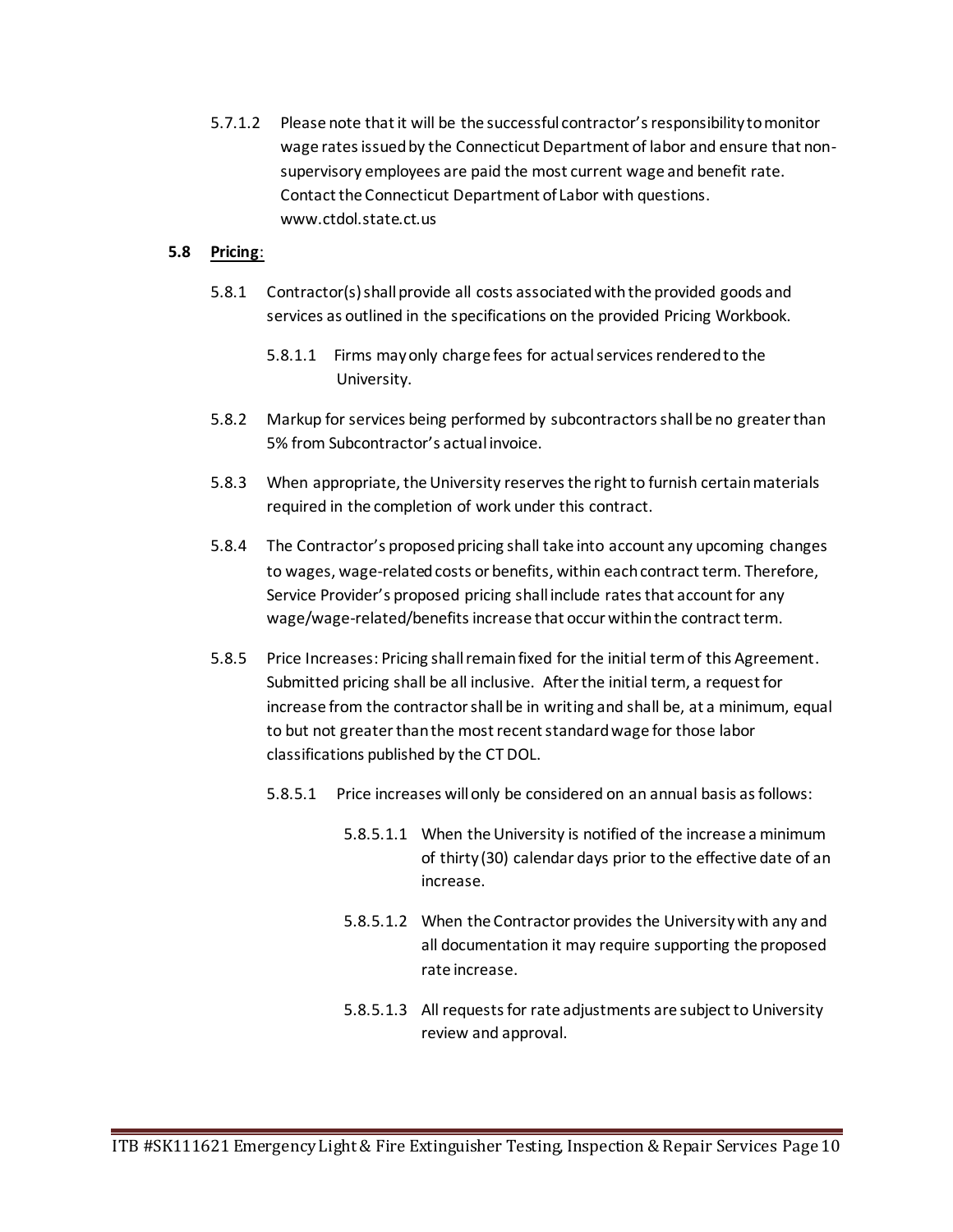### **5.9 Payment:**

*Payment Terms*, *Invoices, and Payment Schedule.* 

- 5.9.1 The University's Payment terms are Net 45 days
- 5.9.2 Invoices shall provide adequate detail, Labor, Materials, and if appropriate, Subcontractors and rentals. All items shall be broken out with line-item details.
- **5.10 Incorporation of Proposal:** Proposals submitted in response to this ITB may, at the University's option, be incorporated into the executed contract.
- **5.11 Proposal Preparation:** The University will assume no cost for proposal preparation and/or submission. All costs will be borne at Proposer's expense.
- **5.12 Corporate Social Responsibility:** In furtherance of its longstanding commitment to fundamental human rights, to the dignity of all people, and to the environment, the University requires all Vendors to adhere to th[e "Vendor Code of Conduct"](http://policy.uconn.edu/?p=2718) policy.
- **5.13 Minor Defects:** If, during the solicitation and/or evaluation process, the University determines that a particular mandatory requirement may be modified or waived and still allow the University to obtain goods/services that substantially meet the intent of this ITB, the mandatory requirement will be modified or waived for all proposers, and all proposals will be re-evaluated in light of the change.
- **5.14 Debriefing:** Requests for debriefing by Proposer will be accommodated upon request.

# <span id="page-10-0"></span>**6.0 StandardContract Terms and Conditions**

The following terms and conditions will govern in the submission and evaluation of proposals and the award of a contract. Bidders are requested to carefully review the terms and conditions, as they will become part of any subsequent agreement and award.

- **6.1 Contract Assignment or Subcontract:** The resulting contract shall not be assigned, transferred, or sublet in whole or in part without the prior written approval of the University.
- **6.2 Notification of Selected Firm:** It is the University's intention to review proposals, complete and execute an agreement on or before the date outlined in the ITB.
- **6.3 Contract Commencement:** The contract will commence upon execution of the aforementioned formal agreement and final approval by the Office of the Attorney General. The services covered under the contract will be based on the specific University requirements or requests. The University can neither project nor guarantee a specific volume of business over the term of any contract that may result from this ITB.
- **6.4 Independent Price Determination:** In the proposals, Bidders must warrant, represent, and certify that the following requirements have been met in connection with this ITB: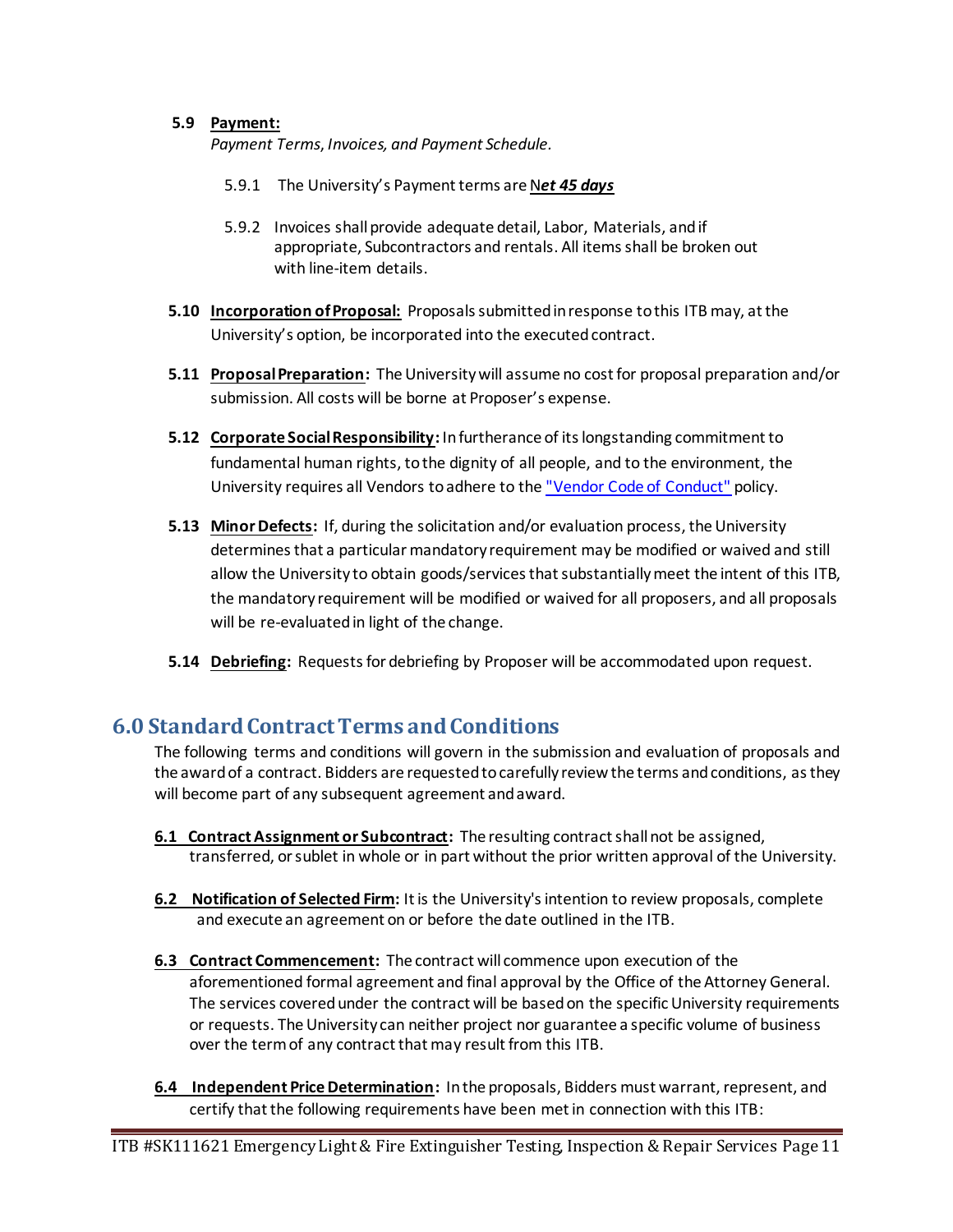- 6.4.1 The costs proposed have been arrived at independently, without consultation, communication, or agreement for the purpose of restricting competition as to any matter relating to such process with any other organization or with any competitor.
- 6.4.2 Unless otherwise required by law, the costs quoted have not been knowingly disclosed by the Proposer on a prior basis directly or indirectly to any other.
- 6.4.3 No attempt has been made, or will be made, by the Proposer to induce any other person or firm to submit or not to submit a proposal for the purpose of restricting competition.
- **6.5 Professional Time and Expense Policy:** The University will not pay the awardee for travel time or any out-of-pocket expenses incurred by the awardee or awarded party between place of residence and place of work. The University will not reimburse the awardee for any other miscellaneous out-of-pocket expenses.
- **6.6 Non-appropriation of Funds:** Notwithstanding any other provision of this ITB or any ensuing contract, if funds anticipated for the continued fulfillment of the contract are at any time not forthcoming or insufficient, either through the failure of the Connecticut Legislature to provide funds or alteration of the program under which funds were provided, then the University shall have the right to terminate the contract without penalty by giving not less than thirty (30) days advance written notice documenting the lack of funding. Unless otherwise agreed to, the contract shall become null and void on the last day of the fiscal year for which appropriations were received; except that if an appropriation to cover the costs of this contract becomes available within sixty (60) days subsequent to termination under this clause, the University agrees to re-establish a contract with the firm whose contract was terminated under the same provisions, terms and conditions of the original contract.

### **6.7 Indemnification Requirements:**

6.7.1 Hold Harmless: The bidder agrees to jointly and severally indemnify and hold the University, its successors and assigns harmless from and against all liability, loss, damage or expense including reasonable attorney's fees which the State of Connecticut may incur or sustain by reason of the failure of the bidder to fully perform and comply with the terms and conditions of any contract resulting from this ITB. Further, the University assumes no liability for any damage to the property, or for personal injuries, illness, disabilities or deaths the Proposer, Proposer's employees and any other person subject to the Proposer's control, or any other person including members of the general public, caused in whole or in part, by a) Proposer's breach of any term or provision of the awarded contract; or b) any negligent or willful act or omission of the Proposer, its employees or sub-Proposers in the performance of the awarded contract.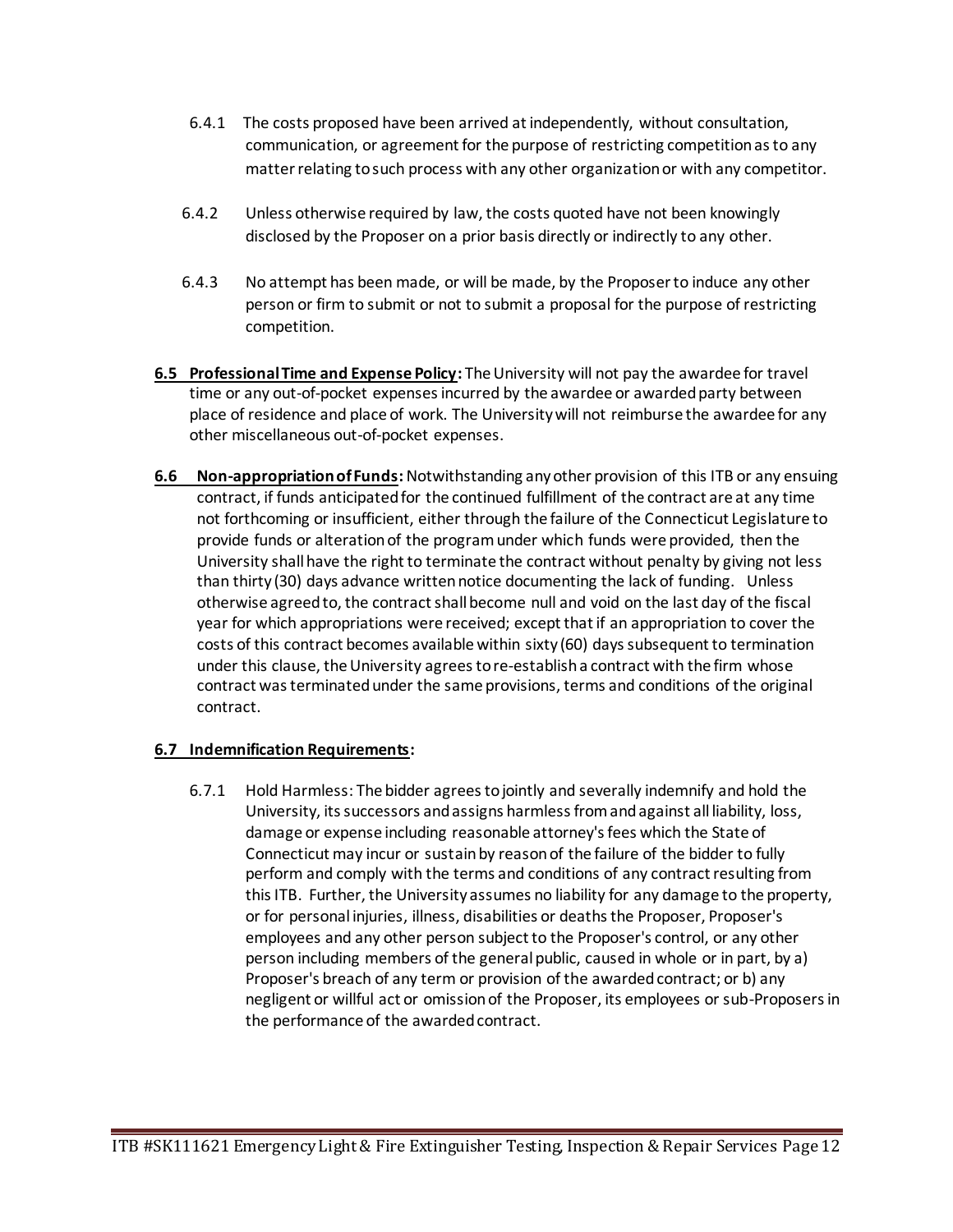- 6.7.2 The Proposer agrees to indemnify, save harmless and defend the University from and against any and all liabilities, claims, penalties, forfeitures, suits and the costs and expenses incident thereto (including the cost of defense, settlement and reasonable attorney's fees) which may hereafter incur, become responsible for, or pay out as a result of acts or omissions covered herein.
- 6.7.3 State of Connecticut agencies (University of Connecticut) may not enter into indemnification or "hold harmless" agreements. In the event of a loss by the Proposer or any third party, recourse may be found through the State of Connecticut Claims Commission, as provided under Chapter 53 of the General Statutes of the State of Connecticut, in which all claims against the State of Connecticut and the University of Connecticut will be filed with the Connecticut Claims Commissioner.
- 6.7.4 Contractor shall be liable to the University for damage to their property or equipment or for any conditions which the equipment may be exposed to that void the University's warranty from the manufacturer.
- **6.8 Liens:** The successful Proposer shall keep the University free and clear from all liens asserted by any person or firm for any reason arising out of the furnishing of goods and services by or to the Proposer.
- **6.9 Choice of Law and Venue**: The terms and provisions of this ITB and any ensuing contract shall be governed by and construed in accordance with the laws of the State of Connecticut without regard to its Conflict of Laws principles.
- **6.10 Actions of Proposer:** The actions of the successful Proposer with third parties are not binding upon the University. The Proposer is not a division of the University, partner or joint venture of or with the University.
- **6.11 Award**: The award shall be made to the lowest responsible bidder offering the lowest average unit cost for Emergency Lighting Testing and Inspection and Fire Extinguisher Testing and Inspection to the University.
	- 6.11.1 The University may reject the proposal of any Bidder who is in default of any prior contract or is guilty of misrepresentation or any Bidder with a member of its firm in default or guilty of misrepresentation.
	- 6.11.2 The University may, in accordance with and pursuant to the Regulations of Connecticut State Agencies may correct inaccurate awards resulting from clerical or administrative errors.
	- 6.11.3 The University reserves the right to make multiple awards for these services if it is deemed to be in its own best interest.
	- 6.11.4 The award will be contingent upon the successful Proposer's acceptance of all of the required terms and conditions in the University's standard contract and execution of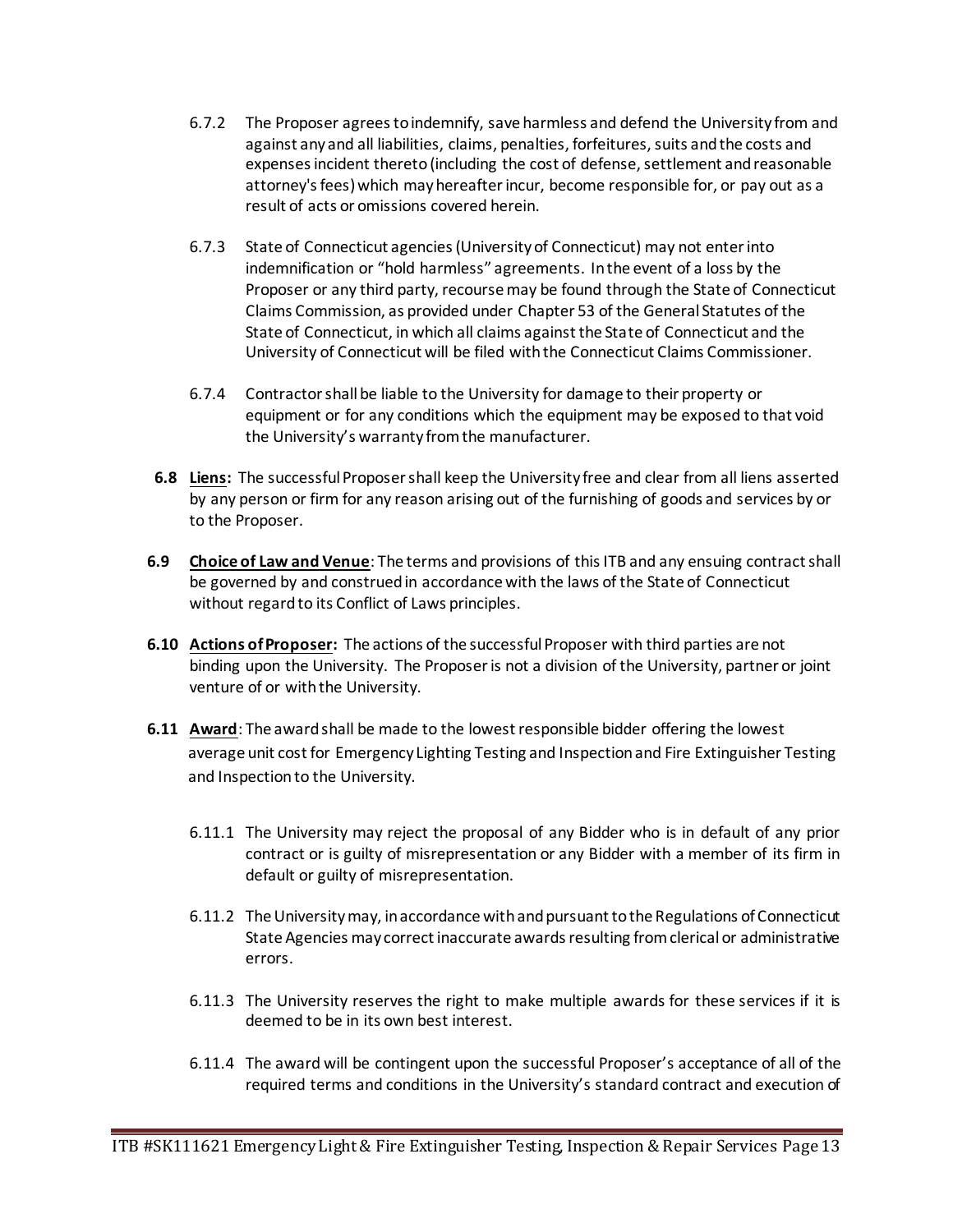the applicable required State of Connecticut certifications and affidavits. The standard contract and samples of the required forms are attached hereto.

- 6.11.5 The University will not knowingly do business with any Bidder, Proposer, sub-Proposer or Supplier of materials who discriminates against members of any class protected under Sections 4a-60 or 4a-60a of the Connecticut General Statues.
- 6.11.6 The University reserves the right to award by item, groups of items or total bid; to reject any and all bids in whole or in part, and to waive any informality or technical defects if, in its judgment, the best interests of the University will be served.
- 6.11.7 In the event of a default by the Proposer, the University reserves the right to procure the commodities and/or services from other sources and hold the Proposer liable for any excess cost occasioned thereby. If, however, public necessity requires use of material or supplies not conforming to the specifications, they may be accepted, and payment therefore shall be made at a proper reduction in price.
- 6.11.8 The Proposer guarantees to save the University, its agents or employees, harmless from liability of any nature or kind, for use of any copyrighted or non-copyrighted composition, secret process, patented or unpatented invention, articles or appliances furnished or used in the performance of the contract, of which the Proposer is not the patentee, assignee or licensee.
- 6.11.9 It is understood and agreed that the Proposer shall not be held liable for any failure or delays in the fulfillment of his contract arising from strikes, fires, or acts of God, or any other cause or causes beyond his reasonable control.
- 6.11.10 In the event there is a need for material bonding, performance bonding and/or insurance, the bidder will provide the bonding and/or insurance when requested and do this within fifteen (15) days after receipt of our notification of apparent low bidder, otherwise, the University reserves the right to go to the next qualified bidder who can comply.
- 6.11.11 Remedies Upon Default: In any case where the Proposer has failed to deliver or has delivered non-conforming goods or services, the University shall provide a "notice to cure". If after notice the Proposer continues to be in default, the University may procure goods or services as substitution from another source and charge the cost difference to the defaulting Proposer.
- 6.11.12 Collection for Default: The Attorney General shall be requested to make collection from any defaulting Proposer pursuant to the preceding paragraph.

### **6.12 Payments under a Contract Award**:

6.12.1 Under no circumstances shall the successful Proposer begin to perform under the contract prior to the effective date of the contract. All payments shall adhere to the payment terms negotiated in the contract award.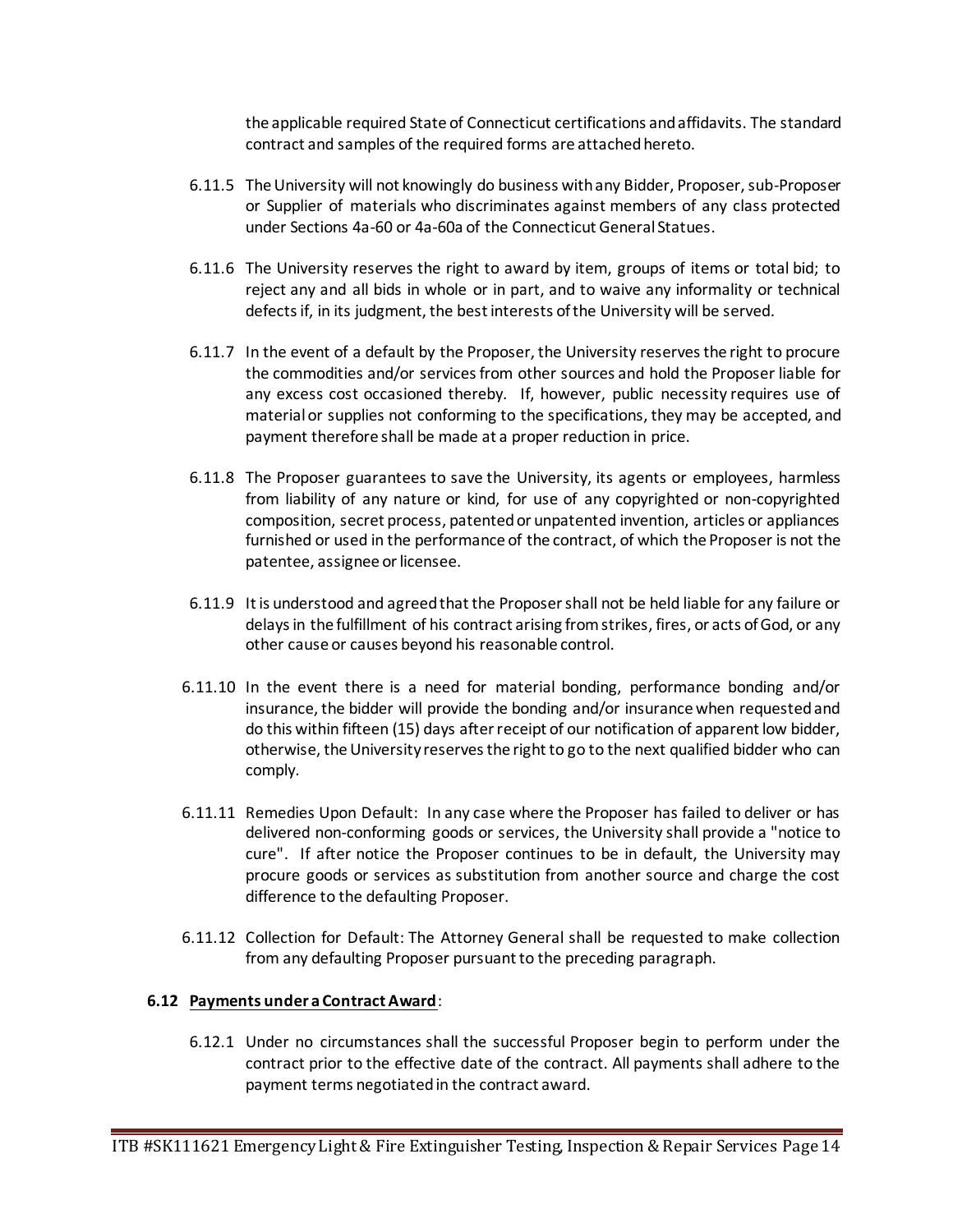### **6.13 Business Relationship Affidavit**:

- 6.13.1 The proposing Proposer must certify that no elected or appointed official or employee of the University has benefited or will benefit financially or materially from the proposed services. The University may terminate any contract resulting from this ITB, if it is determined that gratuities of any kind were either offered to, or received by, any University officer or employee contrary to this policy. The authorized signatory of a submitted proposal automatically attests this to be true.
- 6.13.2 The laws of the State of Connecticut provide it is a felony to offer, promise or give anything of value or benefit to a State employee with intent to influence that employee's acts, opinion, judgment, or exercise of discretion with respect to that employee's duty. Evidence of violation of this statute will be turned over to the proper prosecuting attorney. See code of Ethics in Connecticut General Statutes Section 1-79 through Section 1-90. **Proposer agrees by submitting a proposal and signing any resultant contract to abide by all Connecticut and Federal ethics laws, current and future.**
- **6.14 Conflict of Interest:** The Applicant shall disclose and identify to the University, with its proposal, any relationships, which may constitute a potential conflict of interest with University Purchasing Department, or any other University organizations or departments for the purpose of determining whether a conflict of interest exists. All such disclosures require acceptance/approval action on the part of the University, who shall determine, in its sole discretion, whether an impermissible conflict exists.

# **6.15 Equal Employment Opportunity Requirements:**

- 6.15.1 In entering into any contract resulting from this ITB, the Proposer agrees to comply with Equal Employment Opportunity and Affirmative Action requirements as stipulated Executive Order No. Three of Governor Thomas J. Meskill promulgated on June 16, 1971, and Executive Order No. Seventeen of Governor Thomas J. Meskill promulgated February 15, 1973.
- 6.15.2 The Proposer shall not discriminate against any employee or applicant for employment because of race, creed, color, religion, national origin, sex, age, sexual orientation, physical or mental disability, or any other group covered by law. The Proposer shall take affirmative action to ensure applicants are employed and the employees are treated during employment without regard to their race, creed, color, national origin, sex, age, sexual orientation, physical or mental disability or any other group covered by law, except where it relates to a bona fide occupational qualification.
- **6.16 Federal, State and Local Taxes, Licenses and Permits:** The successful Proposer will comply with all laws and regulations on taxes, licenses and permits.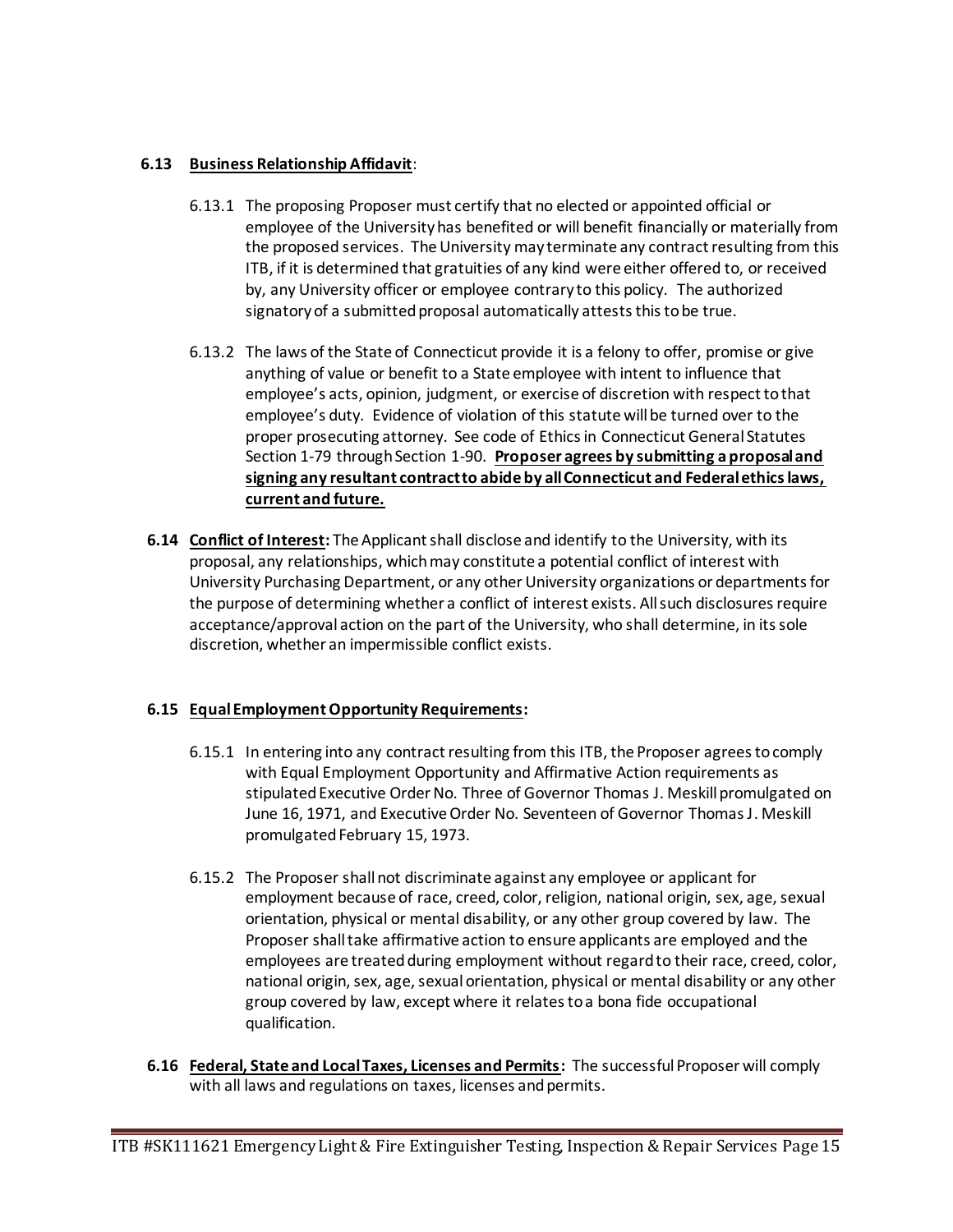- **6.17 Waiver of Rights:** No delay or failure to enforce any provision of this agreement shall constitute a waiver or limitations of University's rights under any resulting contract.
- **6.18 Prior Course of Dealings:** The parties hereby agree that no trade usage, prior course of dealing or course of performance under other contracts shall be a part of this agreement or shall be used in the interpretation or construction of this agreement.
- **6.19 Warranty:** The proposer warrants that the goods or services supplied hereunder will be of good workmanship and of proper materials, free from defects and in accordance with specifications and that such goods or services supplied shall not void or impair any OEM warranty or any other warranty possessed by University. If the proposer knows of the purchaser's intended use, the proposer warrants that the goods or services are suitable for the intended use.

# **6.20 Proposer Personnel, Forms and U.S. Export Control Regulations:**

- 6.20.1 The awarded Proposer(s) will be responsible for fulfilling staffing requests with their own resources, including W-2 employees and/or 1099 employees.
- 6.20.2 Proposers are required to obtain and keep the current employment verification Form I-9 issued by the U.S. Department of Justice Immigration and Naturalization Service supporting each professional's authorization for employment in the United States [\(http://www.uscis.gov/i-9\)](http://www.uscis.gov/i-9).
- 6.20.3 Each Proposer shall be responsible for compliance with all relevant U.S. Export Control regulations, especially those regulations that restrict or prohibit access to certain technical information by citizens of certain non-U.S. Territories. The University reserves the right to audit documentation related to the above requirements.
- **6.21 Information providedby the University**: The University of Connecticut has, in this Invitation to Bid and otherwise, provided proposers with information relating to the University, its current operations and initiative described herein. The University assumes no responsibility or liability for the adequacy or accuracy of any information provided by the University, its agents, employees or representatives. The proposer agrees to waive any claim or defense to any claim relating to the adequacy or sufficiency of any information provided prior to the execution of the anticipated contract. Subject to these limitations, this Invitation to Bid contains information describing University communities, operations and planned programs.

### **6.22 Responsibilities of the Proposer:**

- 6.22.1 Observing Laws and Regulations: The Proposer shall keep fully informed of and shall faithfully observe all laws, national and state, and all ordinances and regulations affecting responsibility to the University, or affecting the rights of supplier's employees, and he shall protect and indemnify the University, its officers, and agents against any claims of liability arising from or based on any violation thereof.
- 6.22.2 Representations**:** Each firm, by submitting a proposal, represents that it: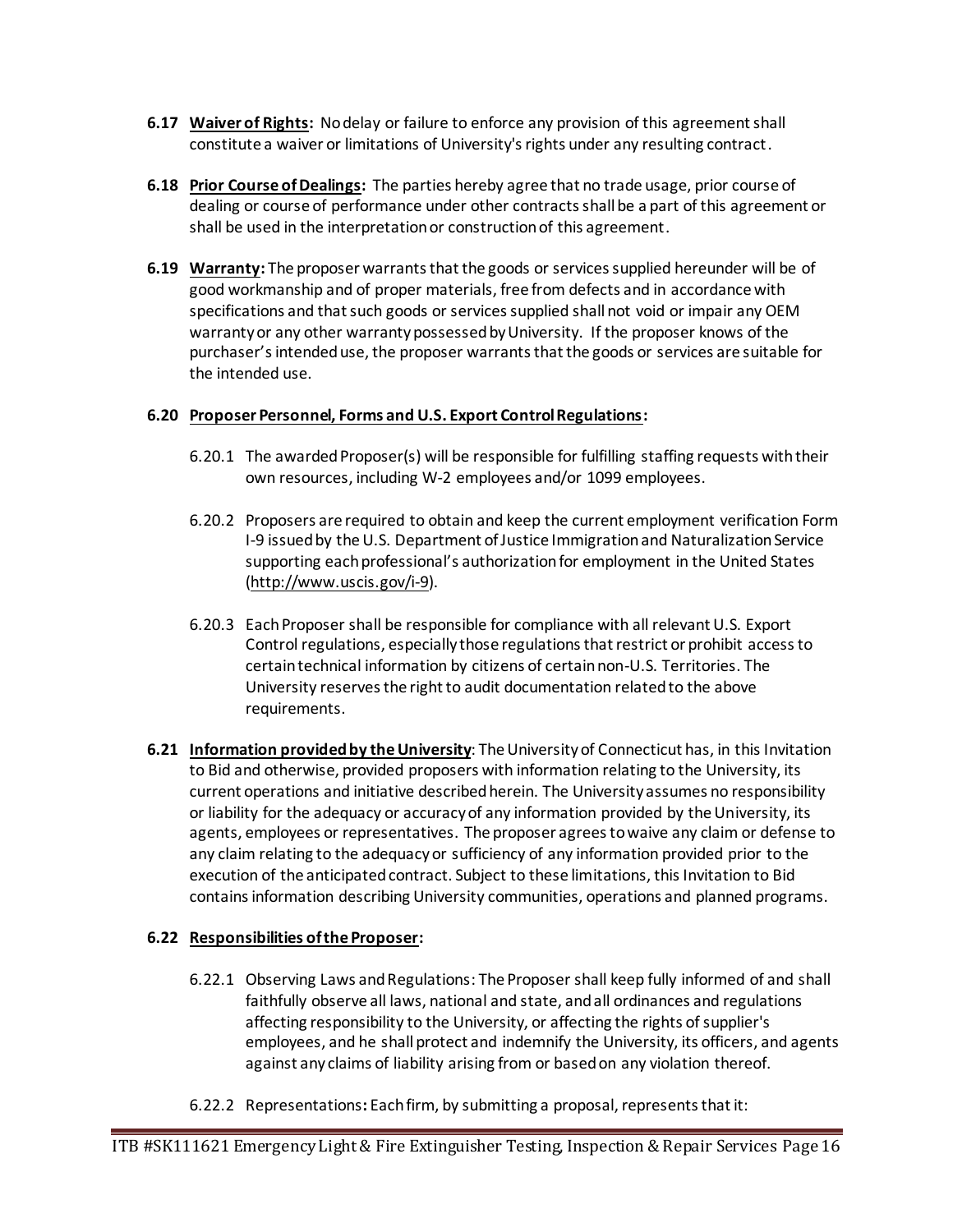- 6.22.2.1 Has read and completely understands the proposal documents; and
- 6.22.2.2 Is totally familiar with the conditions under which the work is to be performed including but not limited to availability and cost of labor and materials.
- 6.22.3 Purchase Orders**:** Purchase Orders and payments will only be issued to the Proposer. It is the Proposer's responsibility to issue Purchase Orders, schedule services and pay all sub-Proposers and partners directly.
- **6.23 Repairs to Property Damage**: Existing facilities damaged during installation and/or service by the Proposer, the Proposer agents or employees, shall be repaired and left in as good condition as found. All repairs shall be accomplished at no cost to the University.
- **6.24 Insurance Requirements**: Refer to Appendix A Draft Contract

#### **6.25 CONTRACTOR'S INDEMNITY AND ASSUMPTION OF LIABILITY:**

- 6.25.1 To the maximum extent allowed by law, the Contractor shall indemnify, defend and hold harmless the University and the State of Connecticut, their employees, agents, agencies and subcontractors from and against any and all claims, liabilities, demands, damages, costs and expenses (including all reasonable attorneys' fees) to the extent caused by or resulting from any act or omission, negligence, willful misconduct, or breach of this Agreement by, or which is the fault of, the Contractor, its employees, subcontractors or anyone for whom the Contractor is responsible. This indemnification will survive the completion of the Services and termination of this Agreement to the maximum extent allowed by law. Contractor's indemnification obligations shall include, without limitation, a full and complete responsibility for the Services, and any cost, liability or expense incurred by the University arising from the failure of Contractor, its representatives, agents, subcontractors and/or its or its subcontractors' employees to take appropriate and reasonable action to prevent damage to the University or its property. In fulfilling its indemnification and defense obligations hereunder, the Contractor shall use legal counsel reasonably acceptable to the University.
- 6.25.2 The Contractor's indemnity shall include, without limitation, damage due to misuse by Contractor or any person for whom the Contractor has responsibility, of tools, machines, vehicles, or uncontrollable equipment that may malfunction. University property damaged in the performance of Services shall be repaired and left in good condition (as found). All such repairs shall be accomplished by the Contractor at no cost to the University.
- 6.25.3 State of Connecticut agencies (University of Connecticut) may not enter into indemnification or hold harmless agreements. In the event of a loss by the Proposer or any third party, recourse may be found through the state of Connecticut Claims Commission, as provided under Chapter 53 of the General Statues of the State of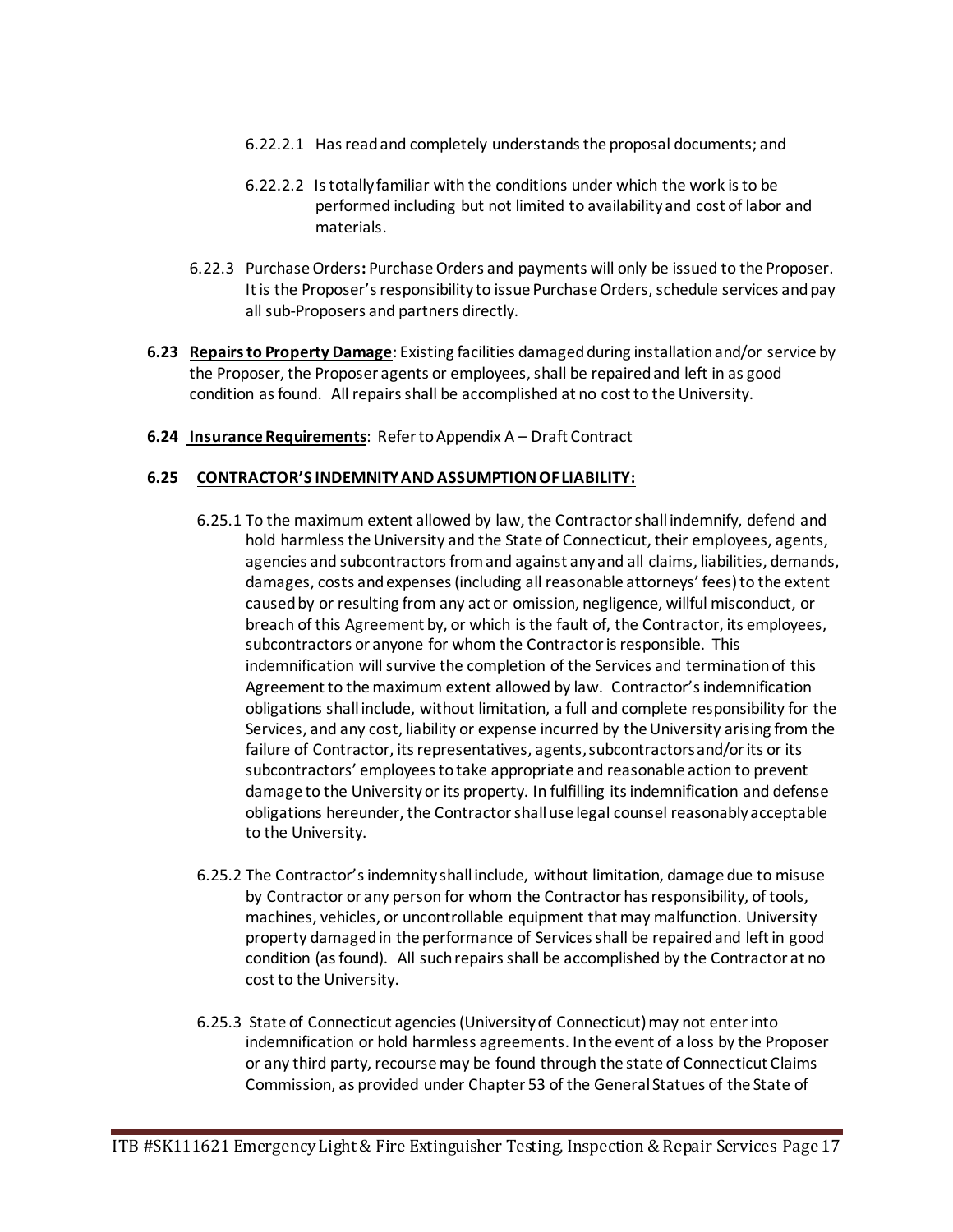Connecticut, in which all claims against the State of Connecticut and the University of Connecticut will be filed with the Connecticut Claims Commissioner.

- 6.25.4 Nothing in this Article XII will be construed as obligating the Contractor to indemnify or hold harmless any of the parties indemnified under this Article XII against liability for damage arising out of bodily injury to persons or damage to property caused by or resulting from the negligence of such indemnified party, or such party's agents or employees, if such indemnification would be in violation of Connecticut General Statutes §52-572k.
- 6.25.5 The Contractor's obligations under this Article XII shall survive the termination and expiration of this Agreement.
- **6.26 License**: Any Agreement resulting from this ITB will not grant the Proposer a license or other right to duplicate or use any image or intellectual property of the University in any manner other than as may be expressly approved in writing in connection with the performance of the contract.
- **6.27 OSHA Compliance**: All items to be furnished hereunder shall meet all applicable State and Federal requirements of the Occupational Safety and Health Act. All alleged violations and deviations from said state and federal regulations or standards of the items or services to be furnished hereunder, must be set forth on the proposed requirements and criteria in the proposal response. Or, if at any later date the items or services contained herein shall not meet all applicable state and federal requirements after the proposer is awarded the contract hereunder, the proposer must notify the University's Director of Procurement Services immediately by registered mail.
- **6.28 University's Contractor Environmental Health and Safety Manual**: Allwork must be performed in a safe manner in compliance with all University policies found in the University's "Construction, Service and Maintenance Contractors Manual". The referenced manual can be found here[: http://www.ehs.uconn.edu/ppp/Contractor\\_EHS\\_Manual.pdf](https://nam01.safelinks.protection.outlook.com/?url=http%3A%2F%2Fwww.ehs.uconn.edu%2Fppp%2FContractor_EHS_Manual.pdf&data=02%7C01%7Cshamona.kamm%40uconn.edu%7C4bddb3535f47496b378408d767ad3100%7C17f1a87e2a254eaab9df9d439034b080%7C0%7C0%7C637091865851154946&sdata=EPgrAnHFImz%2BAbNxgNkI%2BEHRMX8mkxQDpVV3zoKUP%2Bo%3D&reserved=0)
- **6.29 Advertising/Sponsorship Opportunities:** In submitting a proposal, the Proposer agrees, unless specifically authorized in writing by the University on a case by case basis, that it shall have no right to use, and shall not use, the name of the University of Connecticut, its officials or employees, or the Seal of the University, a) in any advertising, publicity, promotion; nor b) to express or imply any endorsement of agency's services; nor c) to use the name of the state, its officials or employees or the University seal in any manner ( whether or not similar to uses prohibited by subparagraphs (a) and (b) above) except only to manufacture and deliver in accordance with this agreement such services as are hereby contracted by the University. **Should the Proposer be interested in pursuing a formalized sponsorship agreement with the University through its Division of Athletics, which may include advertising benefits and use of University marks, please contact the procurement official identified in the ITB for details on how to pursue such a relationship.**
- **6.30 Licensed Merchandise**: Pre-authorization must be received from the University for the use of University's names, marks, and logos.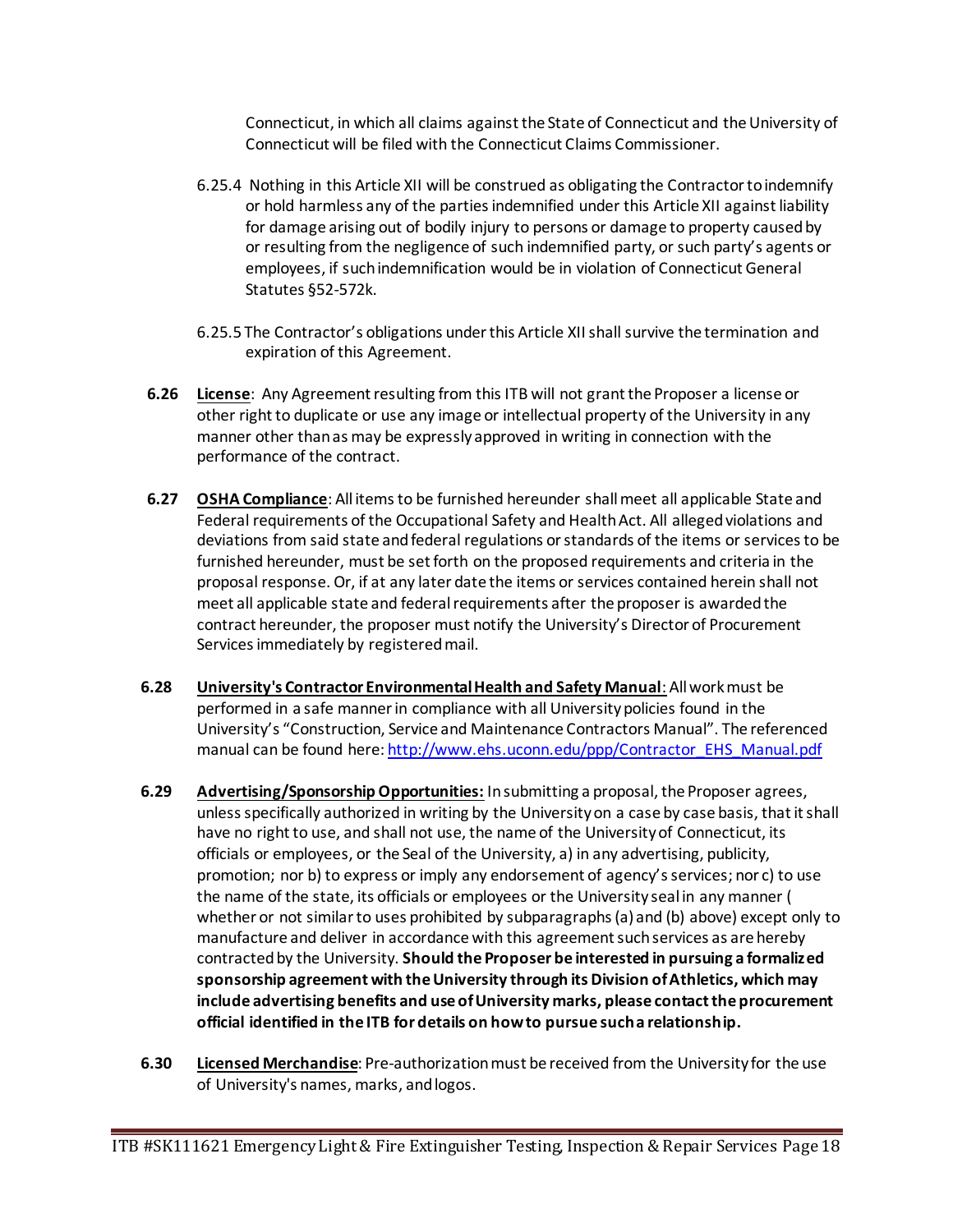#### **6.31 Intellectual Property:**

- 6.31.1 The Proposer shall pay all royalties, license fees, and patent to invention rights, or copyrights or trade and service marks and defend all suits or claims for the infringement of any patent or invention right or copyrights or trade and service marks involved in the items furnished in any contract resulting from this ITB**.**
- 6.31.2 The Proposer will hold and save the University and its officers, agents, servants, and employees harmless from liability of any nature or kind, including cost and expenses for, or on account of any patented or unpatented invention, process, article, or appliance furnished in the performance of any contract resulting from this ITB including its use by the owner, unless otherwise specifically stipulated.
- 6.31.3 Copyrights for any item specified shall be the property of the University and inure to its benefit and Proposer shall execute such documents, as University may require, for the perfection thereof.
- 6.31.4 The University shall retain all rights, title and interest in all its usage, user and biographical data and Proposer shall only use such data to the extent necessary for complying with its obligations to the University unless it otherwise receives express written approval from the University's designee for any other use.

#### **6.32 Confidential Information**:

- 6.32.1 The University treats Proposals as confidential until after the award is issued. At that time, they become subject to disclosure under the Freedom of Information Act. If a Respondent wishes to supply any information, which it believes is exempt from disclosure under the Act, said Respondent should summarize such information in a separate envelope and each page submitted should clearly state "Confidential," but otherwise be presented in the same manner as the Proposal. However, any such information is provided entirely at the Respondent's own risk and the University assumes no liability for any loss or damage which may result from the University's disclosure at any time of any information provided by the Respondent in connection with its proposal.
- 6.32.2 The proposer and its employees will not disclose information acquired in connection with the performance of services under this agreement which is proprietary or confidential in nature to the University without written permission from the University. This confidentiality will continue to be in effect even after the contract has been completed or terminated for any reason. Some projects may require additional confidentiality documentation or agreements, which will vary according to the University's needs, legal requirements, and scope of work.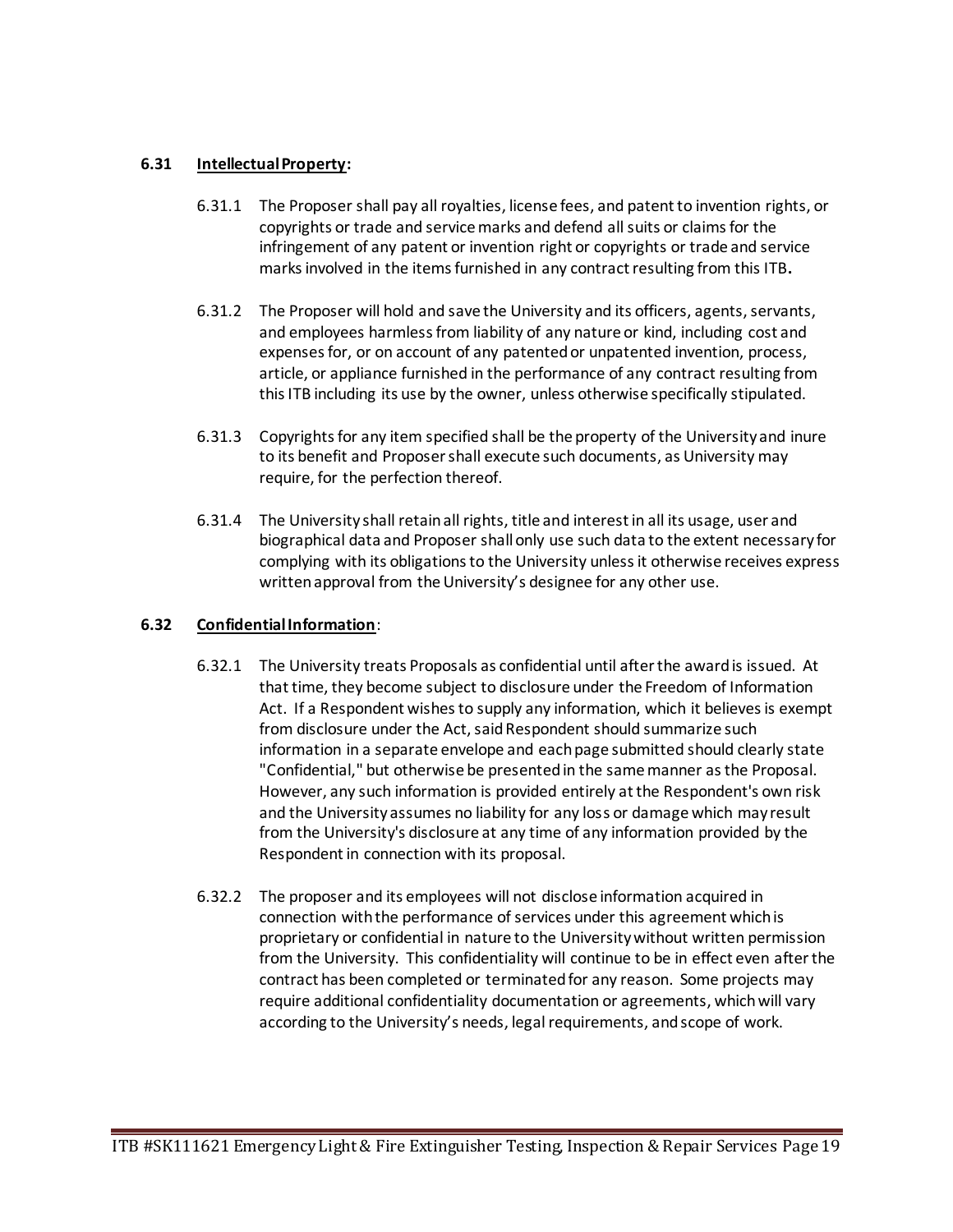### **6.33 Responsibility of Those Performing the Work:**

- 6.33.1 The Proposer shall be responsible for the acts and omissions of all the Proposer's employees, as well as all other persons involved in performing any tasks associated with the provision of the goods and/or services outlined in this ITB by the Proposer.
- 6.33.2 The Proposer shall at all times enforce strict discipline and good order among the Proposer's employees and shall not employ any unfit person or anyone not skilled in the task assigned.
- 6.33.3 The contract awardee, when so determined by the University, shall dismiss incompetent or incorrigible employees from the project, and such persons shall be prohibited from returning to the project without written consent of the University.
- **6.34 Freedom of Information**: While the University may be willing to agree not to disclose the information proactively, the University is subject to the Connecticut Freedom of Information Act, found in Chapter 14 of the Connecticut General Statutes, which may require disclosure, should the document be requested with limited exceptions. Two such exceptions that might apply are as follows: (1) Conn. Gen. Stat. sec. 1-210(b)(24) permits the University to withhold records related to the procurement process while bidding and contract negotiations are underway (this moratorium is temporary and lasts only until the contract has been executed or negotiations are abandoned); and Conn. Gen. Stat. sec. 1-210(b)(5) permits the University to withhold records in its possession in the event they contains trade secrets (or really any intellectual property). In the event that the University determines that Conn. Gen. Stat. sec. 1-210(b)(5) may apply to a given request for the records in question, the responsibility to substantiate claims that said would reveal trade secrets and meet the exemption requirements to would need to be borne by the owner of said trade secrets, not the University. Further, if the entity seeking access to the documents challenges the University's withholding of the document, said owner may be required to prove at the Freedom of Information Commission and/or in a Court of Law, that the release of said trade secrets would be harmful to the owner of the intellectual property or properties in question.
- **6.35 Joint Ventures:** Bids submitted by bidders under 'joint venture' arrangements or other multi-party agreements must include a power of attorney delegating authority to one principal with authority to negotiate and execute any/all contract documents resulting from the bid.
- **6.36 Ethics and Compliance Reporting/Whistleblower Protection:** In accordance with the University's compliance program, the University has in place an anonymous ethics and compliance reporting hotline service – 1-888-685-2637. Any person who is aware of unethical practices, fraud, violation of state laws or regulations or other concerns relating to University policies and procedures can report such matters anonymously. Such persons may also directly contact the University's compliance office at: Office of Audit, Compliance, and Ethics, 9 Walters Avenue, Unit 5084, Storrs, CT 06269-5084; Phone 860-486-4526; Fax 860- 486-4527. As a provider of goods and/or services to the University, you are hereby required to notify your employees, as well as any sub-Proposers, who are involved in the implementation of this contract, of this reporting mechanism.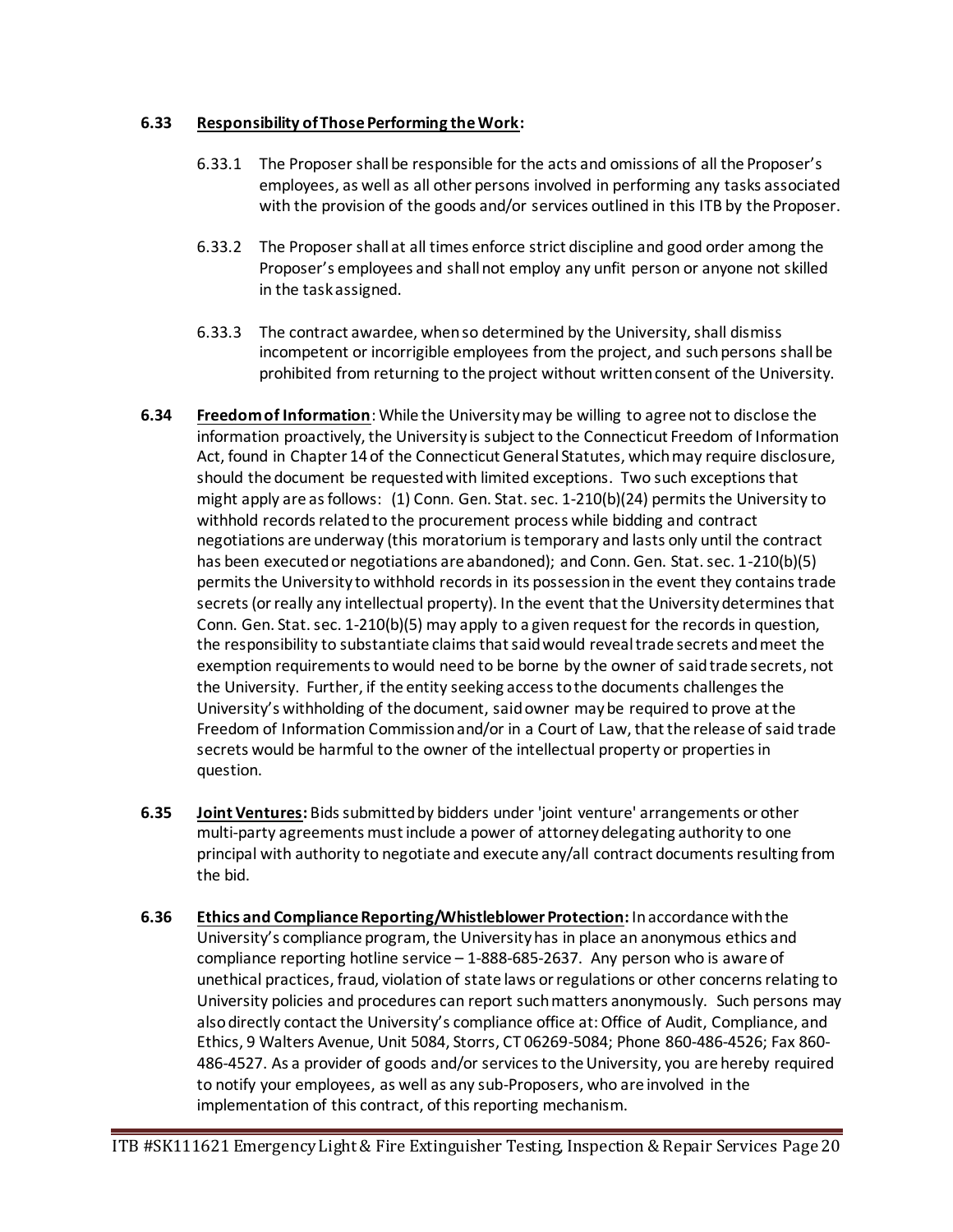**6.37 Termination for Cause**: The Universitymay terminate any resulting Contract for cause by providing a written Notice to Cure to the Proposer citing the instances of noncompliance with the contract. The Proposer will have five (5) days to reply to the Notice to Cure and indicate why the contract should not be terminated and recommend remedies to be taken.

a. If the Proposer and the University reach an agreed upon solution, the Proposer will then have five (5) days after such agreement is reached to cure the noncompliance cited in the Notice to Cure.

b. If a mutually agreed upon solution cannot be reached within five (5) days after receipt of Notice to Cure by Proposer, the University reserves the right to terminate the Contract at that time by written notice of such termination.

c. If the mutually agreed upon solution is not implemented within ten (10) days from the date of agreement, the University reserves the right to terminate the Contract at that time by written notice of such termination.

d. The University will be obligated only for those goods or Services rendered and accepted prior to the date of Notice of Termination.

e. Remedies for Default: If the solution mutually agreed upon pursuant to subsection (a) of this Section is not implemented within the thirty (30) days provided in said subsection, the University may procure the subject goods or services from another source and charge any cost difference to the Proposer.

### **6.38 Termination for Convenience:**

a. The University may terminate any resulting Contract in whole or in part whenever, for any reason, the University shall determine that such termination is in the best interest of the University and/or the State of Connecticut.

b. If the Contract is terminated by the University pursuant to this section, the University will provide the Proposer five (5) days written notice of such intention. In the event of such termination, the Contract Administrator and/or designee will notify the Proposer by certified mail, return receipt requested. Termination will be effective as of the close of business on the date specified in the notice.

**6.39 Background Checks**: Contractor warrants that it will not assign any employee, independent contractor or agent to perform services under any resulting contract unless that employee, independent contractor or agent has satisfactorily completed a background check and is deemed suitable by Contractorfor performing such services on a University campus attended and inhabited by students. The background check must minimally include criminal arrest information for the past seven years, a check of the national and state sex offender registries and a social security number verification. All fees associated with the background checks shall be the responsibility of the Contractor. Contractor shall immediately remove any employee, independent contractor or agents performing services under any resulting contract on campus if it becomes known to the Contractorthat such person may be a danger to the health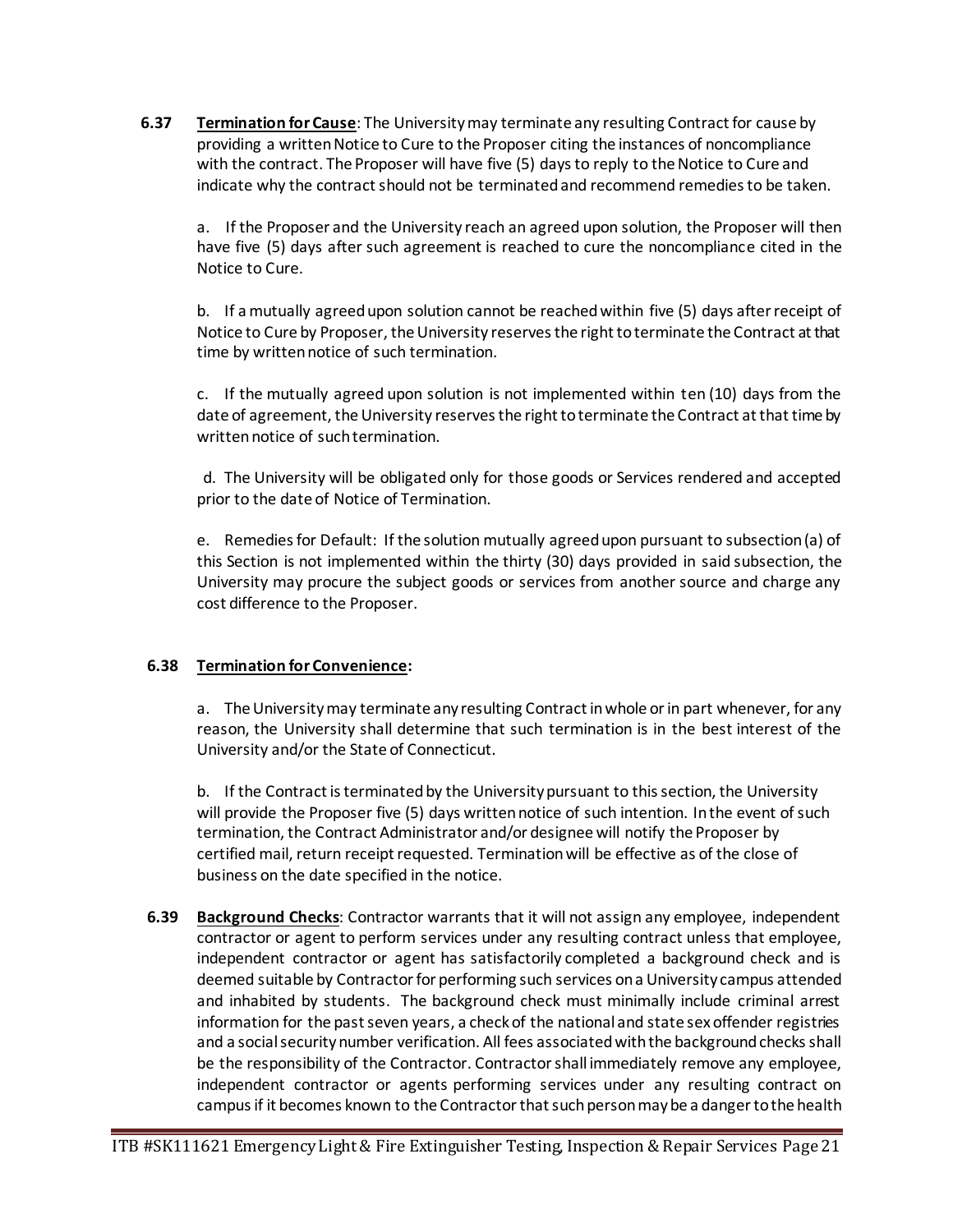or safety of the campus community, or at the request of the University based on a concern of community or individual safety.

Without limiting the obligations of the Contractor under any indemnification requirements of this Agreement, the Contractor shall defend, indemnify and hold harmless the State of Connecticut, the University of Connecticut and all of their employees, agents and/or assigns for any claims, suits or proceedings resulting from a breach of the foregoing warranty and/or that are caused in whole or in part by the actions or omissions of the Contractor, its employees, or other persons that the Contractor causes to be on the campus.

#### **6.40 Vehicles and Transportation:**

- 6.40.1 Service Provider's proposal shall include all vehicles necessary to fully perform the duties included in this specification.
- 6.40.2 Parking Guidelines and Information:

*Parking Services Information*  University of Connecticut Parking Services 3 Discovery Drive, Unit 6199 Storrs, CT 06269-6199 Phone: (860) 486-4930 Fax: (860) 486-0191 [parkingservices@uconn.edu](mailto:parkingservices@uconn.edu)

a) The following rules and regulations provide guidance and information when bringing a vehicle onto the University of CT Storrs Campus. These policies follow Connecticut State Statute 10A-139 and are intended to provide control and availability of campus parking. All students, employees, vendors, visitors, contractors, etc., who park a motor vehicle on campus are subject to these rules and regulations. It is the responsibility of all individuals operating a motor vehicle on campus to be aware of and abide by the parking policies contained in this literature. Operating a vehicle on campus is deemed evidence of the vehicle operator's acceptance and understanding of these policies. Parking on the Storrs campus is strictly regulated and is allowed only in paved, lined areas. Parking on lawns, grounds, or sidewalks is strictly prohibited. Parking during the hours of 7AM and 5PM, Monday through Friday is by permit only. Some areas are restricted beginning at 5AM or for 24 hours (as posted). Violators will be ticketed and are subject to towing. Parking in the North and South Garage is available for vehicles for a daily fee. There is no overnight parking available in the garages. The Storrs campus is primarily a pedestrian campus. All motor vehicles must stop for pedestrians in crosswalks according to Connecticut State law. The maximum speed limit on campus is 25MPH. The maximum speed in all parking lots is 10MPH. These limits are in effect 24 hours per day. Parking on campus is in high demand. Anyone who can avoid bringing a vehicle to campus should do so. The use of carpools and public transportation is encouraged. A shuttle service is operated to serve the University of Connecticut at Storrs and surrounding areas. This shuttle is free to UConn students, employees, and visitors.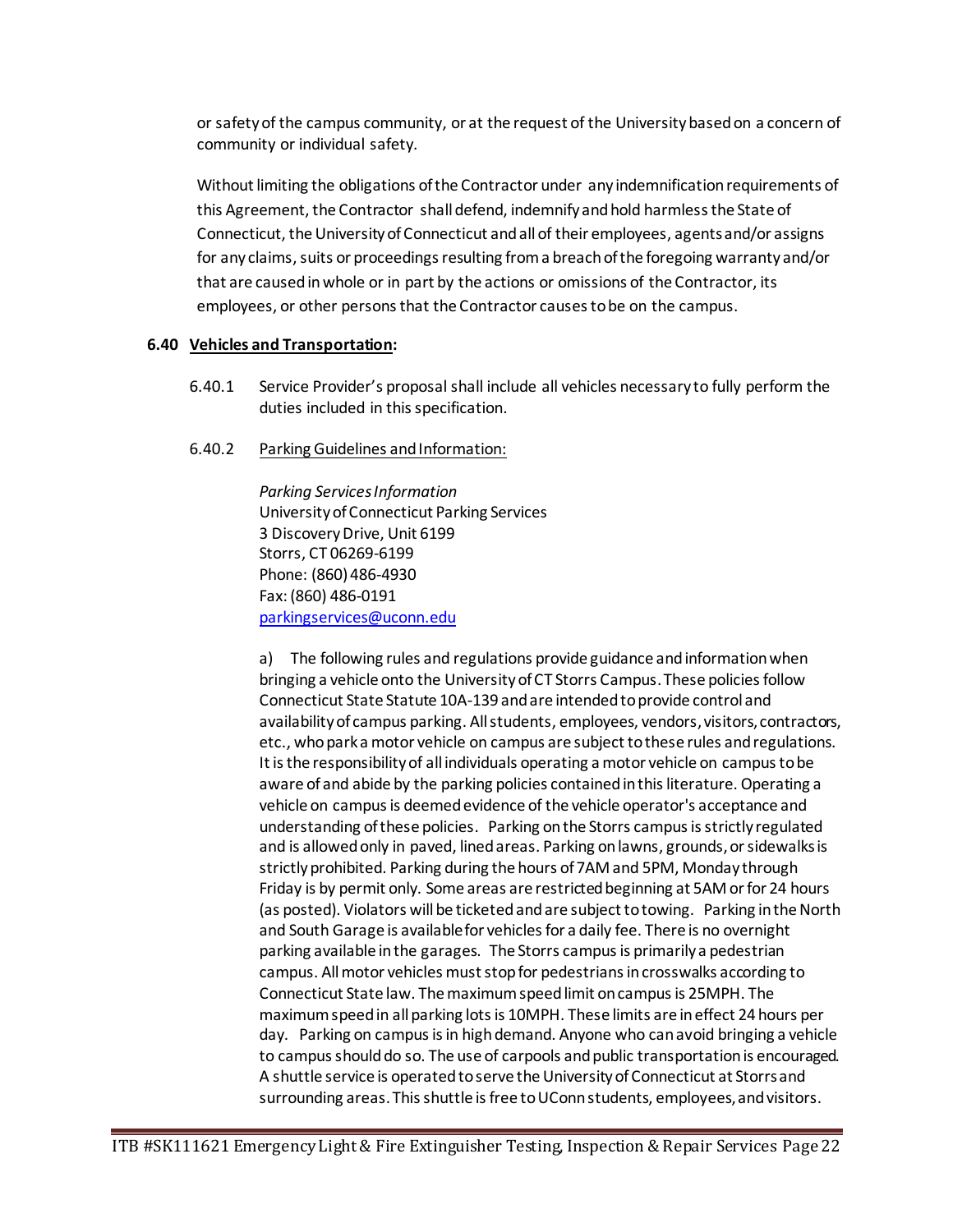For information on shuttle services and schedules, call Transportation at (860) 486- 1448.

#### 6.40.3 Visitor Parking

a) It is the responsibility of the host/hostess to inform guests of the University's parking regulations. Visitors to campus are directed to park in either the metered areas, designated visitor parking areas or a parking garage. For information about parking garage rates and hours[, click here for North Garage](http://www.park.uconn.edu/ngarage.htm) or call (860) 486-6267; [click here for South Garage](http://www.park.uconn.edu/sgarage.htm) or call (860) 486-9088.

#### 6.40.4 Load Zones

a) Load zones are restricted to loading and unloading of materials and are limited to 15 minutes 24 hours per day, unless otherwise posted. Four-way flashers must be left on to indicate loading. Notes left on vehicles will not be accepted. Vehicles cannot be parked in load zones overnight or on weekends.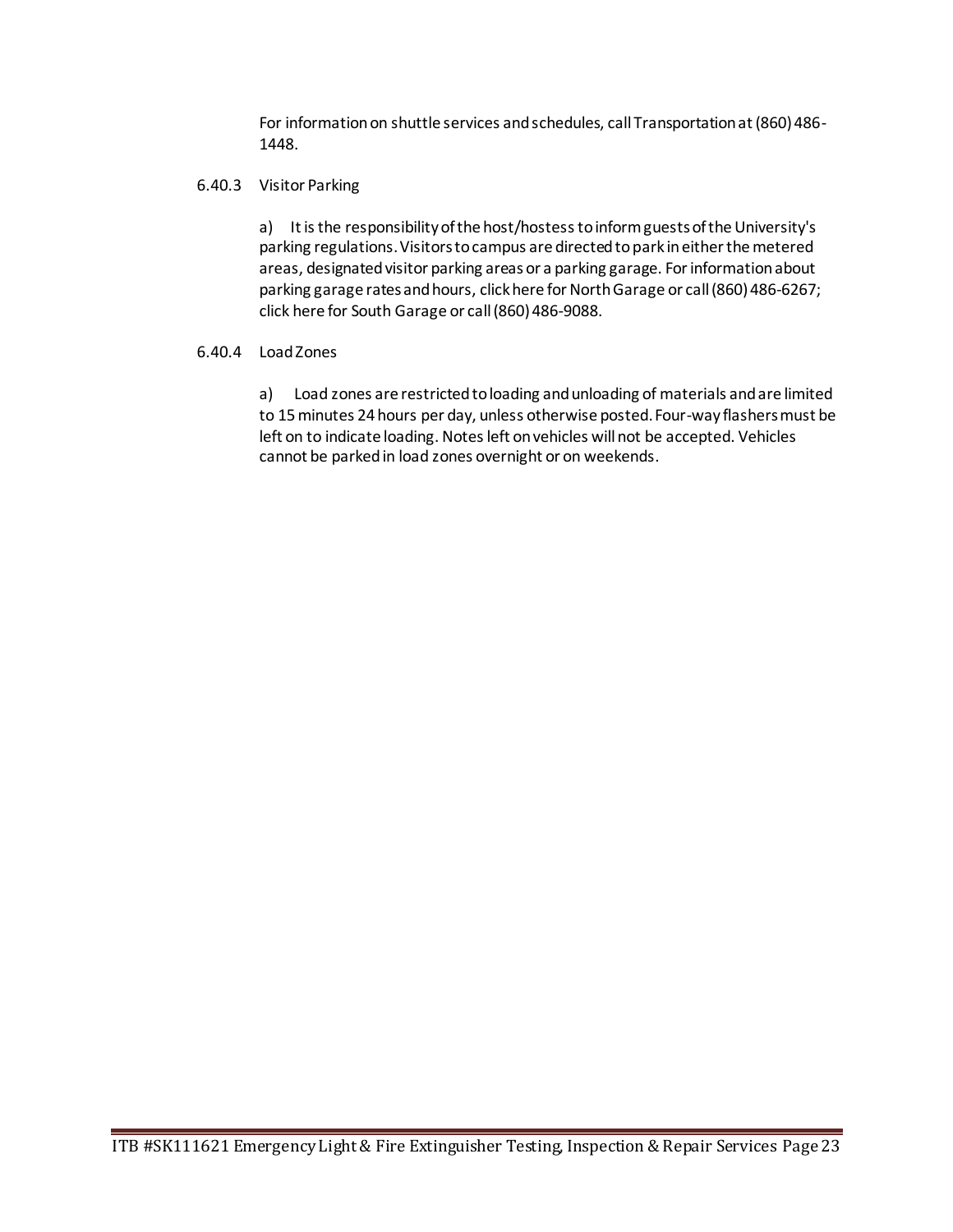# **7.0 Form of Proposal**

#### **Date: January 18, 2022**

- **TO:** University of Connecticut Procurement Services 3 Discovery Drive, Unit 6076 Storrs, CT 06269-6076
- 1. The undersigned proposer, in response to **ITB #SK111621 – Emergency Light & Fire Extinguisher Testing, Inspection & Repair Services**, having examined the proposal documents and being familiar with the conditions surrounding the proposed products and services, hereby proposes to provide such products and services meeting the requirements outlined in this Invitation to Bid, in accordance with the proposal attached hereto.
- 2. Proposer acknowledges receipt of the following addenda which are a part of the ITB documents: \_\_\_\_\_, \_\_\_\_\_, \_\_\_\_\_, \_\_\_\_\_, \_\_\_\_\_, \_\_\_\_\_.
- 3. Proposer understands that the University reserves the right to reject any and all proposals, waive irregularities or technicalities in any offer, and accept any offer in whole or in part which it deems to be in its best interest.
- 4. Proposer agrees that this offer shall be good and may not be withdrawn for a period of 90 days after the public bid opening.
- 5. Proposer hereby certifies: (a) that this proposal is genuine and is not made in the interest of or on behalf of any undisclosed person, firm or corporation; (b) that the proposer has not directly or indirectly induced or solicited any other proposer to put in a false or sham bid; (c) that the proposer has not solicited or induced any person, firm or corporation to refrain from bidding; and (d) that the proposer has not sought by collusion to obtain any advantage over any other proposer or over the University.
- 6. Proposer agrees that the response to this proposal is a legal and binding offer and the authority to make the offer is vested in the signer. Minor differences and informalities will be resolved by negotiation prior to acceptance of the offer.
- 7. Is proposer *currently* a State of Connecticut Small Business Enterprise and *certified* with DAS?
	- Yes ( ) If yes, a Copy of the Certificate must be attached to your proposal

No ( )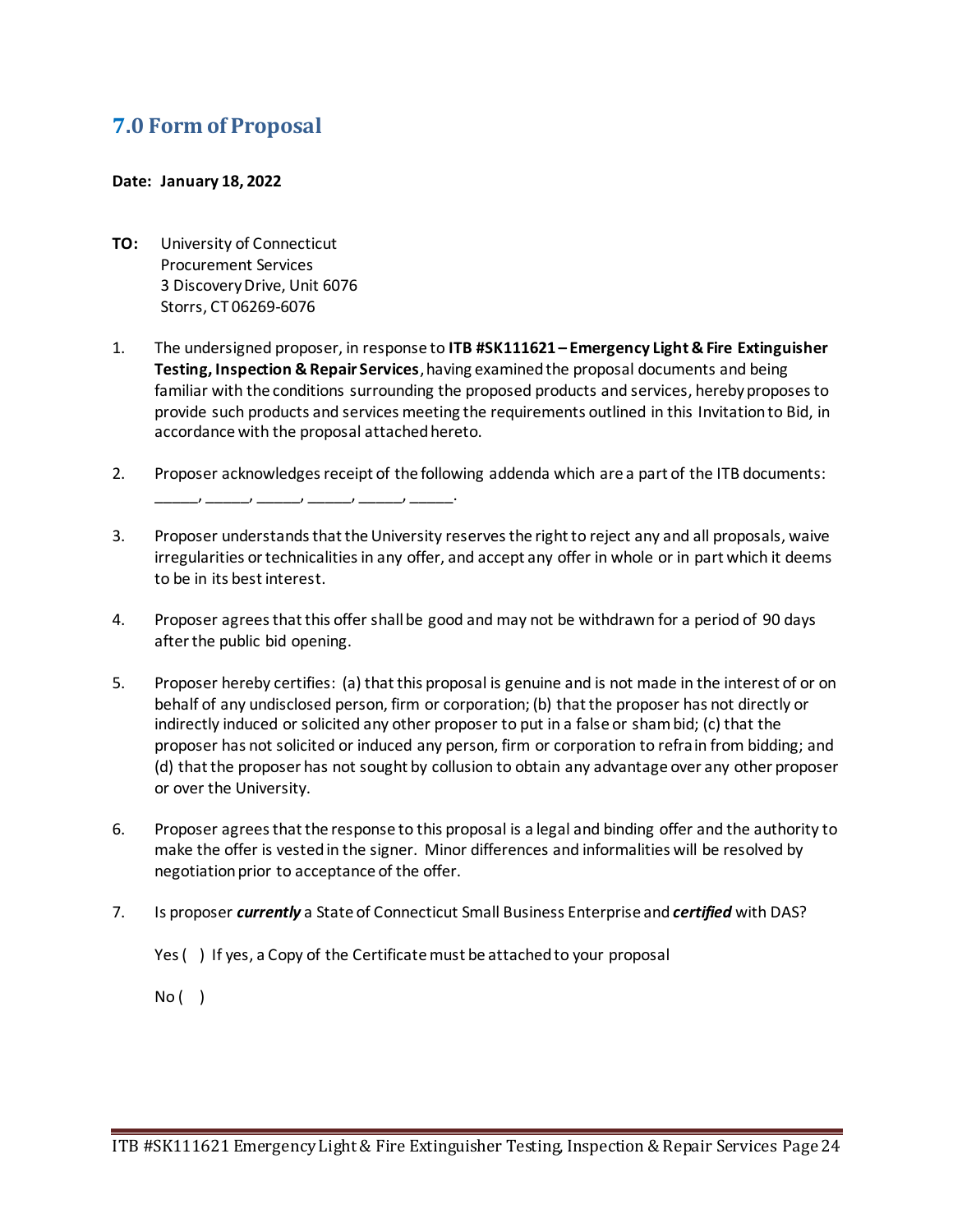Payment Terms shall be Net 45 days 8.

|                   |                                                                                                                       | ,2021 |
|-------------------|-----------------------------------------------------------------------------------------------------------------------|-------|
|                   |                                                                                                                       |       |
| Firm Name:        |                                                                                                                       |       |
| Address:          |                                                                                                                       |       |
|                   |                                                                                                                       |       |
| F.E.I.N. #        |                                                                                                                       |       |
|                   |                                                                                                                       |       |
|                   |                                                                                                                       |       |
| Print Name/Title: |                                                                                                                       |       |
| E-Mail:           | <u> 1990 - Johann John Stone, markin film yn y brening yn y brening yn y brening yn y brening yn y brening yn y b</u> |       |
| Telephone:        |                                                                                                                       |       |